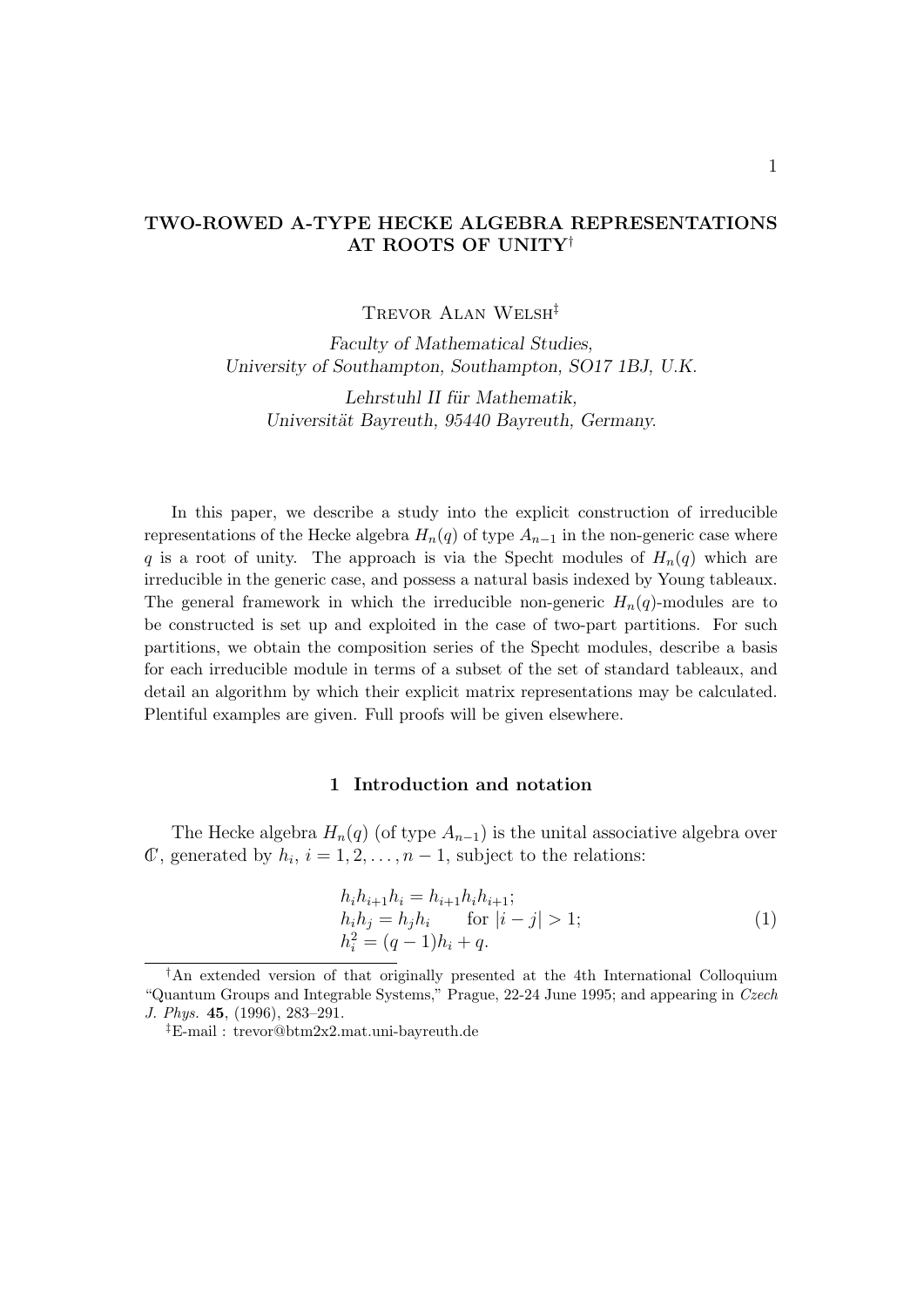The parameter  $q \in \mathbb{C}$  will be permitted to take any non-zero value. It is said to be generic if  $q = 1$  or  $q^p \neq 1$  for  $p = 2, 3, 4, \ldots$  Otherwise, if q is a primitive pth root of unity for  $p \geq 2$ , it is said to be non-generic. In this latter case,  $[p]_q = 0$  where we define  $[x]_q = 1 + q + q^2 + \cdots + q^{x-1}$ . In addition, define  $[x]_q! = [x]_q[x-1]_q \cdots [2]_q.$ 

When  $q = 1$ ,  $H_n(q)$  may be identified with the group algebra  $\mathbb{C}S_n$  of the symmetric group on *n* symbols, through identifying each  $h_i$  with the simple transposition  $s_i = (i, i + 1) \in S_n$ .

If  $w = s_{i_1} s_{i_2} \cdots s_{i_k}$  and  $w \in S_n$  cannot be expressed as a shorter product of the generators  $s_i$ , then  $s_{i_1} s_{i_2} \cdots s_{i_k}$  is said to be a reduced expression for w and the value of k is the length  $l(w)$  of w. Thereupon, the relations (1) imply that the map  $h: \mathbb{C}S_n \to H_n(q)$  for which  $h(s_i) = h_i$  and  $h(ww') = h(w)h(w')$  for  $w, w' \in S_n$  satisfying  $l(ww') = l(w) + l(w')$ , and extended linearly, is well defined. It follows that if  $l(w) = k$  and  $w = s_{i_1} s_{i_2} \cdots s_{i_k}$ , then  $h(w) = h_{i_1} h_{i_2} \cdots h_{i_k}$ . Furthermore, a basis of  $H_n(q)$  is provided by  $\{h(w): w \in S_n\}.$ 

It may be shown that if q is generic then  $H_n(q)$  is isomorphic to  $\mathbb{C}S_n$  [DJ86, Wn88] and the representation theory of  $H_n(q)$  is much the same as that of  $S_n$ . In particular, the inequivalent irreducible representations of  $H_n(q)$  are indexed by partitions  $\lambda$  of n. That is, by finite integer sequences  $\lambda = (\lambda_1, \lambda_2, \ldots, \lambda_r)$  for which  $\lambda_1 + \lambda_2 + \cdots + \lambda_r = n$  and  $\lambda_1 \geq \lambda_2 \geq \cdots \geq \lambda_r > 0$ . A partition for which no part  $\lambda_i$  is repeated more than  $p-1$  times is said to be p-regular. In Section 2, an explicit construction of the irreducible modules of  $H_n(q)$  with q generic will be described. This generalisation of the well known Specht module construction (see [JK81]) was first described in [KWy92], and is based on the use of Young diagrams, Young tableaux and q-analogues of Young symmetrisers. The Young diagram  $F^{\lambda}$  associated with the partition  $\lambda = (\lambda_1, \lambda_2, \dots, \lambda_r)$  is a left-adjusted, top-adjusted array of square boxes such that the ith row (counting from the top) contains  $\lambda_i$  boxes. For instance, if  $\lambda = (5, 3, 2, 2)$ , then

$$
F^{\lambda} = \boxed{\begin{array}{|c|c|c|} \hline \text{1} & \text{1} & \text{1} \\ \hline \text{2} & \text{2} & \text{3} \\ \hline \text{3} & \text{4} & \text{4} \\ \hline \text{4} & \text{5} & \text{5} \\ \hline \text{5} & \text{6} & \text{6} \\ \hline \text{6} & \text{7} & \text{6} \\ \hline \text{7} & \text{8} & \text{7} \\ \hline \text{8} & \text{9} & \text{8} \\ \hline \text{9} & \text{1} & \text{1} \\ \hline \text{10} & \text{10} & \text{10} \\ \hline \text{11} & \text{11} & \text{12} \\ \hline \text{12} & \text{13} & \text{14} \\ \hline \text{13} & \text{16} & \text{15} \\ \hline \text{14} & \text{16} & \text{16} \\ \hline \text{15} & \text{16} & \text{16} \\ \hline \text{16} & \text{16} & \text{16} \\ \hline \text{17} & \text{18} & \text{18} \\ \hline \text{18} & \text{19} & \text{19} \\ \hline \text{19} & \text{19} & \text{19} \\ \hline \text{19} & \text{19} & \text{19} \\ \hline \text{10} & \text{19} & \text{19} \\ \hline \text{11} & \text{19} & \text{19} \\ \hline \text{12} & \text{19} & \text{19} \\ \hline \text{13} & \text{19} & \text{19} \\ \hline \text{16} & \text{19} & \text{19} \\ \hline \text{17} & \text{19} & \text{19} \\ \hline \text{18} & \text{19} & \text{19} \\ \hline \text{19} & \text{19} & \text{19} \\ \hline \text{19} & \text{19} & \text{19} \\ \hline \text{19} & \text{19} & \text{19} \\ \hline \text{10} & \text{19} & \text{19} \\ \hline \text{11} & \text{19} & \text{1
$$

Filling (or replacing) each of the *n* boxes of  $F^{\lambda}$  with elements of  $\{1, 2, ..., n\}$ so that no element appears more than once, yields what is known as a Young tableau. Of the possible  $n!$  tableaux of a given shape, those for which the entries are increasing across each row and down each column are known as standard tableaux. Examples may be found at (16), (30) and (31). That particular stan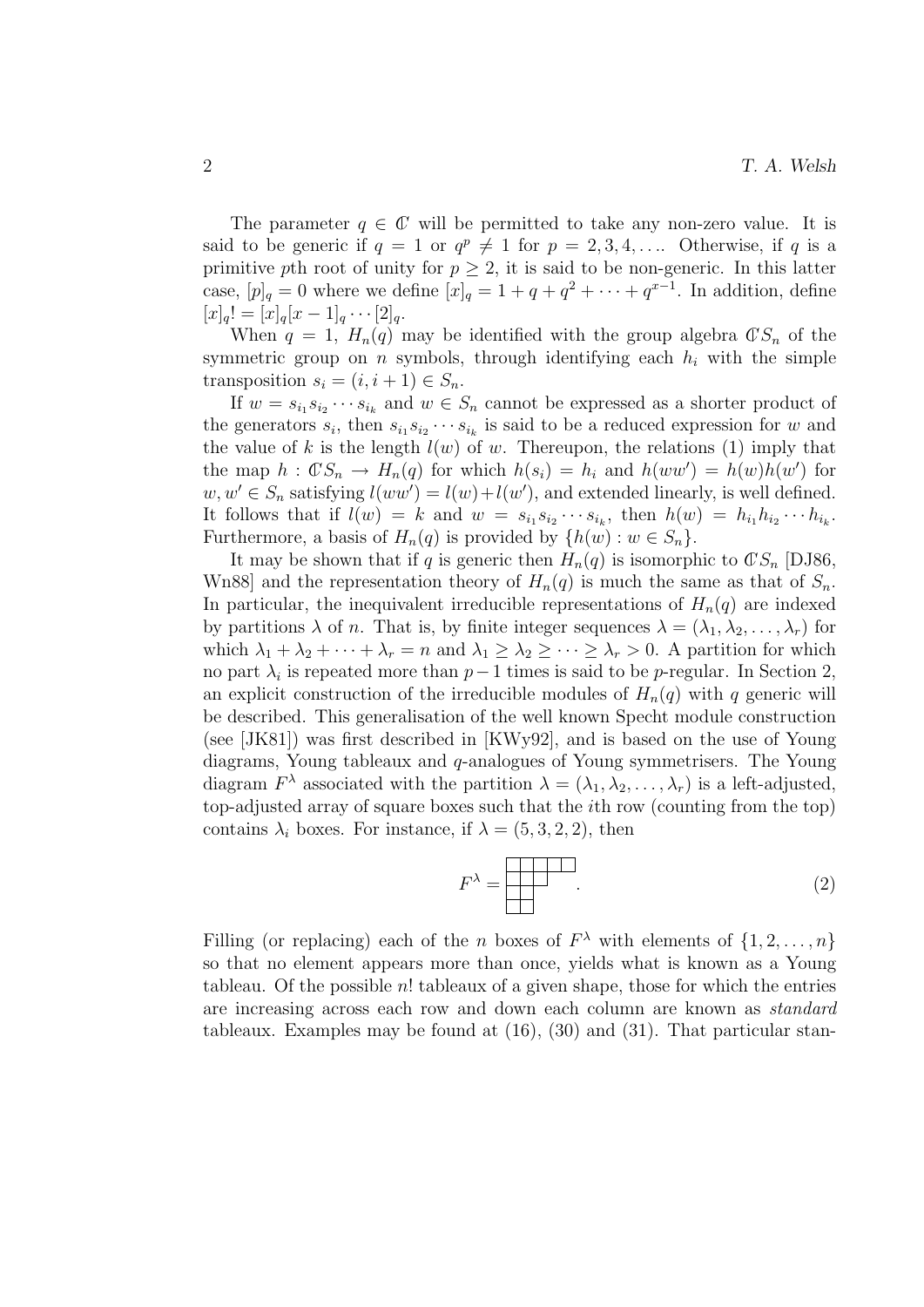dard tableau of shape  $\lambda$  for which the entries increase down first the leftmost column and then down successive columns taken left to right is denoted  $t^{\lambda}_{-}$ . For example,

$$
t_{-}^{(5,3,2,2)} = \begin{array}{c} 1 \ 5 \ 9 \ 1112 \\ 2 \ 6 \ 10 \\ 4 \ 8 \end{array} . \tag{3}
$$

The total number of standard tableaux of shape  $\lambda$  is equal to  $f^{\lambda}$ , the dimension of the irreducible representation of  $S_n$  (and  $H_n(q)$  with q generic) labelled by  $\lambda$  (see [JK81]). In fact, the Specht module construction enables a basis to be identified naturally with the set of standard tableaux.

### 2 The Specht modules

If  $\lambda$  is a partition of n, the Specht module  $S^{\lambda}$  of  $H_n(q)$  is defined to be the linear span of the vectors  $v_{t^{\lambda}}$ , indexed by Young tableaux  $t^{\lambda}$  and subject to certain relations (which will be defined below). The *natural* action of  $H_n(q)$  on these vectors is defined in the following way. We say that the entry  $i$  precedes j in  $t^{\lambda}$  if i occurs before j on reading the entries of  $t^{\lambda}$  down the first and then successive columns. If  $x^{\lambda}$  is identical to  $t^{\lambda}$  apart from the transposition of i and  $i + 1$ , then  $h_i$  acts on  $v_{t^{\lambda}}$  as follows:

$$
h_i v_{t^{\lambda}} = \begin{cases} v_{x^{\lambda}} & \text{if } i \text{ precedes } i+1 \text{ in } t^{\lambda}; \\ q v_{x^{\lambda}} + (q-1)v_{t^{\lambda}} & \text{if } i+1 \text{ precedes } i \text{ in } t^{\lambda}. \end{cases}
$$
(4)

It is possible to express every  $v_{z}$  in terms of standard tableaux, by means of the following two types of relation:

1. Column relations. Entries within a column may be transposed, if the corresponding vector is multiplied by  $-1$ . Thus if  $x^{\lambda}$  differs from  $z^{\lambda}$  only in that a single pair of entries within a column are transposed then:

$$
v_{z^{\lambda}} = -v_{x^{\lambda}}.\tag{5}
$$

For example (denoting  $v_t$  by  $t^{\lambda}$  for typographical reasons),

$$
\begin{array}{rcl}\n1 & 8 & 5 & 10 & 4 & 12 \\
6 & 11 & 3 & \\
9 & 2 & 7 & \\
13 & & 13 & \\
\end{array} = -\begin{array}{rcl}\n1 & 8 & 5 & 10 & 4 & 12 \\
6 & 2 & 3 & \\
9 & 11 & 7 & \\
13 & & 13 & \\
\end{array} = -\begin{array}{rcl}\n1 & 2 & 3 & 10 & 4 & 12 \\
6 & 8 & 5 & \\
9 & 11 & 7 & \\
13 & & 13 & \\
\end{array} \tag{6}
$$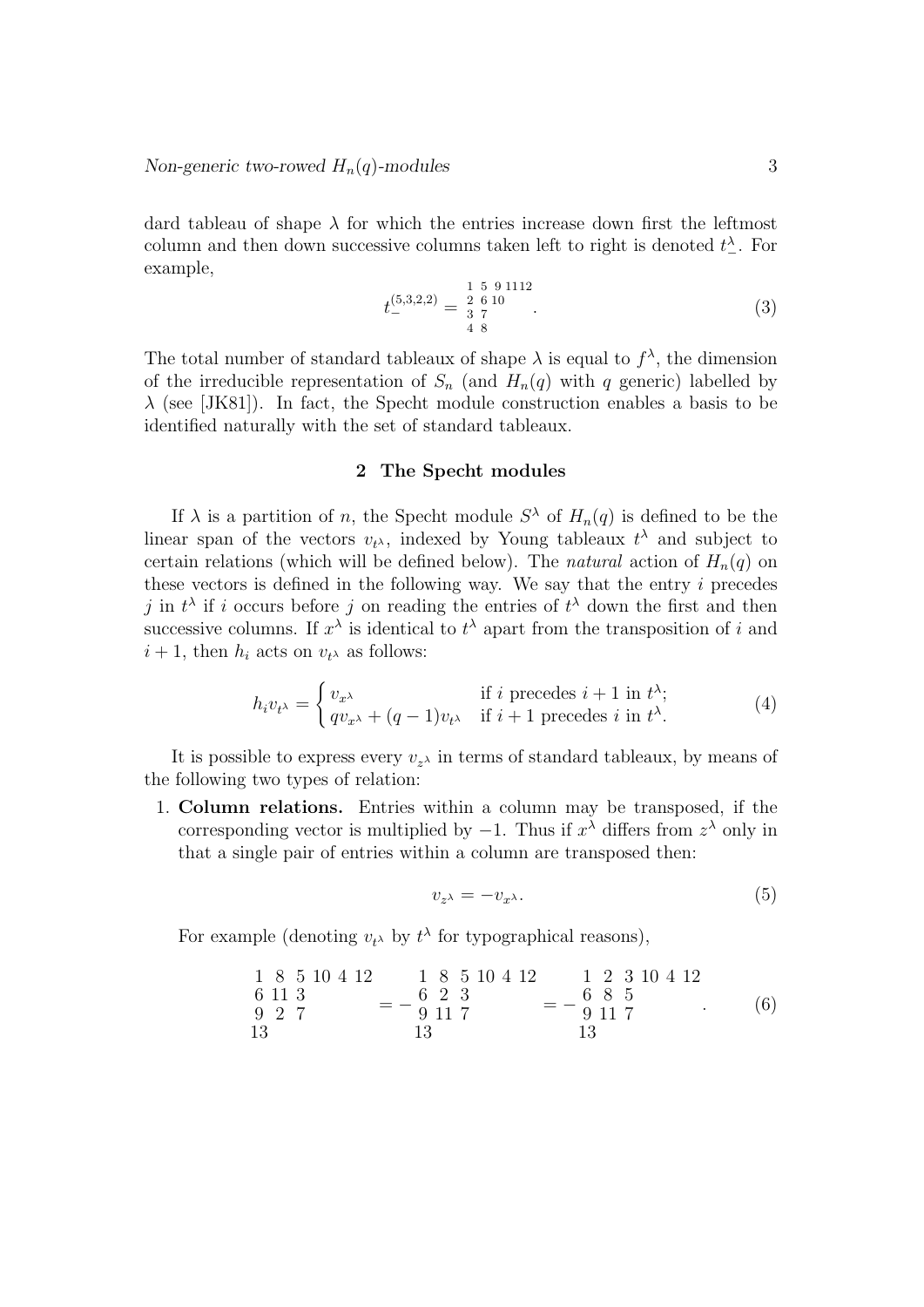2. Garnir relations. Assume that  $z^{\lambda}$  is such that its entries increase down each column. If  $z^{\lambda}$  is not standard then an adjacent pair of entries exists with that on the left greater than that on the right. Consider these two entries together with all those below the left one and all those above the right one. For example, we could consider the highlighted entries in:

1 2 3 10 4 12 6 8 5 9 11 7 13 . (7)

Now form all possible tableaux  $t^{\lambda}$  by permuting these entries in all ways such that the permuted entries are increasing down the portions of each of the two columns being considered. The Garnir relation is then the following expression in which the sum is over all such tableaux:

$$
(-q)^{l(w_{z^{\lambda}})} \sum_{t^{\lambda}} (-q)^{-l(w_{t^{\lambda}})} v_{t^{\lambda}} = 0,
$$
\n(8)

where  $w_{t^{\lambda}} \in S_n$  maps  $t^{\lambda}_{-}$  to  $t^{\lambda}$ . The above example gives the Garnir relation:

1 2 3 10 4 12 6 8 5 9 11 7 13 − q 1 2 3 10 4 12 6 5 8 9 11 7 13 + q 2 1 2 5 10 4 12 6 3 8 9 11 7 13 +q 2 1 2 3 10 4 12 6 5 11 9 8 7 13 − q 3 1 2 5 10 4 12 6 3 11 9 8 7 13 + q 4 1 2 8 10 4 12 6 3 11 9 5 7 13 = 0. (9)

As in the example above, these relations do not necessarily immediately express an arbitrary  $v_t$  in terms of standard tableaux. However, it may be shown through employing a suitable order on the set of tableaux [JK81], that repeated application of the column and Garnir relations enables any term to be rendered in terms of standard tableaux in a finite number of steps. This completes the construction of the irreducible Specht module  $S^{\lambda}$  of  $H_n(q)$  since the number of standard tableaux is equal to the dimension of the representation of  $H_n(q)$ indexed by  $\lambda$  and consequently,

$$
\{v_{t^{\lambda}} : t^{\lambda} \text{ is standard}\}\tag{10}
$$

is a basis for  $S^{\lambda}$ .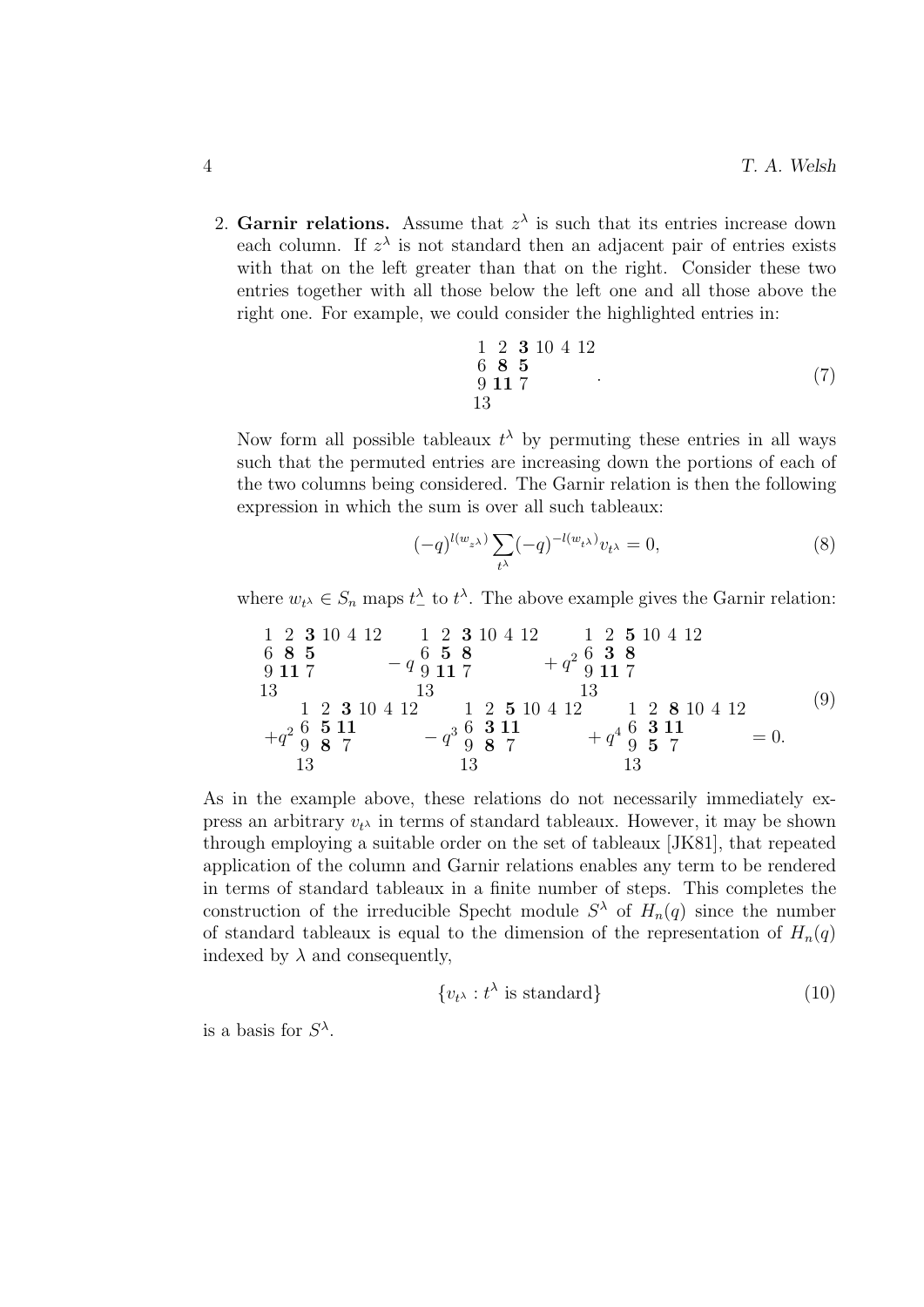As an example, consider representing  $h_1 \in H_5(q)$  in the Specht module  $S^{(3,2)}$ , by acting on each  $v_{t^{(3,2)}}$  for which  $t^{(3,2)}$  is standard (once more  $v_{t^{\lambda}}$  is written as  $t^{\lambda}$ ):

$$
h_1 \frac{1}{2} \frac{3}{4} = \frac{2}{1} \frac{3}{4} \frac{5}{4} = -\frac{1}{2} \frac{3}{4} \frac{5}{4},
$$
  
\n
$$
h_1 \frac{1}{3} \frac{2}{4} = \frac{2}{3} \frac{1}{4} \frac{5}{4} = q \frac{1}{3} \frac{2}{4} \frac{5}{4} - q^2 \frac{1}{2} \frac{3}{4} \frac{5}{4},
$$
  
\n
$$
h_1 \frac{1}{2} \frac{3}{5} \frac{4}{5} = \frac{2}{1} \frac{3}{4} \frac{4}{5} = q \frac{1}{3} \frac{2}{5} \frac{4}{5} - q^2 \frac{1}{2} \frac{3}{5} \frac{4}{5}.
$$
  
\n
$$
h_1 \frac{1}{4} \frac{2}{5} \frac{3}{5} = \frac{2}{4} \frac{1}{5} \frac{3}{5} = q \frac{1}{4} \frac{2}{5} \frac{3}{5} - q^2 \frac{1}{2} \frac{4}{5} \frac{3}{5} = q \frac{1}{4} \frac{2}{5} \frac{3}{5} - q^3 \frac{1}{2} \frac{3}{5} \frac{4}{5} + q^4 \frac{1}{2} \frac{3}{4} \frac{5}{5}.
$$

Here, column relations have been used in the first and third calculations, and Garnir relations have been used in the second, fourth and last (twice), to express each result in terms of the standard tableaux. Consequently, in the representation labelled by the partition  $(3, 2)$ ,  $h_1$  is mapped to the matrix (where zeros are denoted by dots):

$$
\begin{pmatrix} -1 & -q^2 & \cdots & q^4 \\ \vdots & q & \ddots & \vdots \\ \vdots & \ddots & -1 & -q^2 & -q^3 \\ \vdots & \ddots & q & \vdots \\ \vdots & \ddots & \vdots & q \end{pmatrix} . \tag{11}
$$

The matrices representing the generators  $h_i$  of  $H_n(q)$  in each irreducible representation for  $n \leq 5$  given in [KWy92] have been produced in a similar way.

## 3 The Young symmetriser and its annihilators

For each entry a of  $t^{\lambda}$  which is not at the bottom of a column, define the column element:

$$
C_a^{\lambda} = 1 + h_a. \tag{12}
$$

Its action on  $v_{t^{\lambda}}$  gives rise to a Column relation (cf. (5)):

$$
C_a^{\lambda} v_{t_-^{\lambda}} = 0. \tag{13}
$$

The *Garnir element*  $G_a^{\lambda}$  is defined for each a which is not at the end of a row of  $t_{-}^{\lambda}$ , through first letting d be the entry to the right of a, b be the entry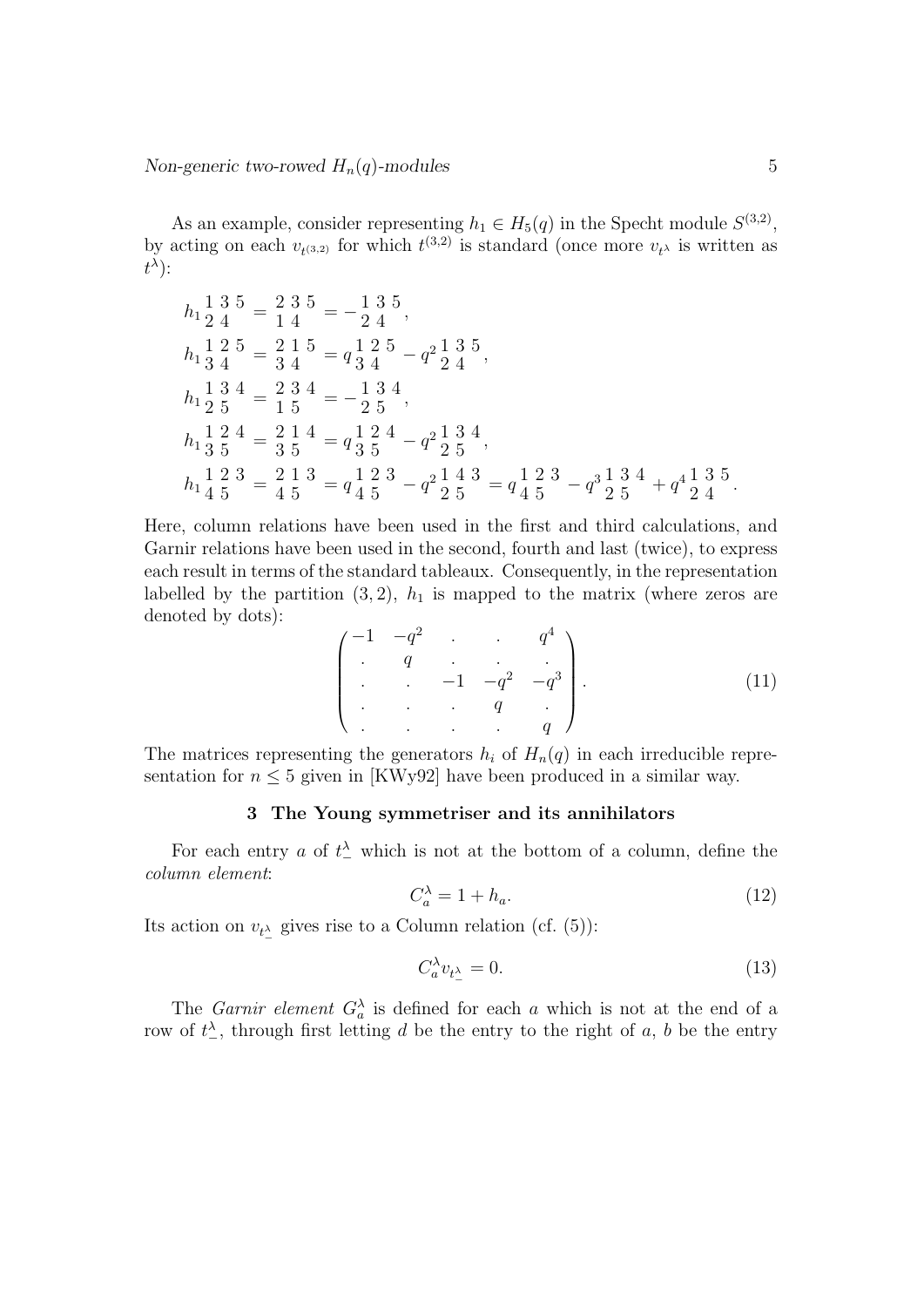at the bottom of the column containing a, and  $c (= b + 1)$  the entry at the top of the column containing d in  $t^{\lambda}_-$ . With  $W_{ij}$  the subgroup of  $S_n$  permuting only  $\{i, i+1, \ldots, j\}$ , let  $\mathcal{G}^{\lambda}_{a}$  be a set of left coset representatives for  $W_{ab} \times W_{cd}$  in  $W_{ad}$ chosen so that each representative is of minimal length in its coset (it is unique). Then let [KWy92]:

$$
G_a^{\lambda} = q^l \sum_{d \in \mathcal{G}_a^{\lambda}} (-q)^{-l(d)} h(d), \qquad (14)
$$

where l is the length of the longest element in  $\mathcal{G}_a^{\lambda}$ . Its action on  $v_{t^{\lambda}}$  gives rise to a Garnir relation (cf. (8)):

$$
G_a^{\lambda} v_{t^{\lambda}_{-}} = 0. \tag{15}
$$

It is easily shown that the general column and Garnir relations of Section 2 are a consequence of (13) and (15). These properties themselves arise by identifying  $v_{t^{\lambda}}$  with the q-analogue  $Y^{\lambda}(q)$  of the Young symmetriser.  $Y^{\lambda}(q)$  was originally defined in [DJ86, Gy86] and cast in a form suitable for the current purposes in [KWy92, BKW93]. However, as is seen, only its  $2n - r - \lambda_1$  annihilators  $C_a$  and  $G_a$  are required in the construction of the Specht module  $S^{\lambda}$ . Thus  $S^{\lambda}$  may be defined as the free module generated by a non-zero vector (say  $v_{t\lambda}$ ) subject to (13) and (15). This viewpoint of  $S^{\lambda}$  will be utilised in what follows.

To illustrate it, consider  $\lambda = (6, 3, 3, 1)$ , for which:

$$
t_{-}^{\lambda} = \begin{array}{ccc} 1 & 5 & 8 & 11 & 12 & 13 \\ 2 & 6 & 9 & & \\ 3 & 7 & 10 & & \\ 4 & & & & \end{array} \tag{16}
$$

Here we have the seven column elements  $1 + h_1$ ,  $1 + h_2$ ,  $1 + h_3$ ,  $1 + h_5$ ,  $1 + h_6$ ,  $1 + h_8$  and  $1 + h_9$ , each of which annihilates  $v_{t\lambda}$ . There are nine Garnir elements  $G_a^{\lambda}$  for  $a = 1, 2, 3, 5, 6, 7, 8, 11, 12$ , each of which annihilates  $v_t$ . Typically:

$$
G_6^{\lambda} = q^4 - q^3 h_7 + q^2 h_6 h_7 + q^2 h_8 h_7 - q h_6 h_8 h_7 + h_7 h_6 h_8 h_7;
$$
  
\n
$$
G_8^{\lambda} = q^3 - q^2 h_{10} + q h_9 h_{10} - h_8 h_9 h_{10};
$$
  
\n
$$
G_{11}^{\lambda} = q - h_{11}.
$$
\n(17)

In fact  $G_6^{\lambda} v_{t_{\alpha}} = 0$  gives rise to (9).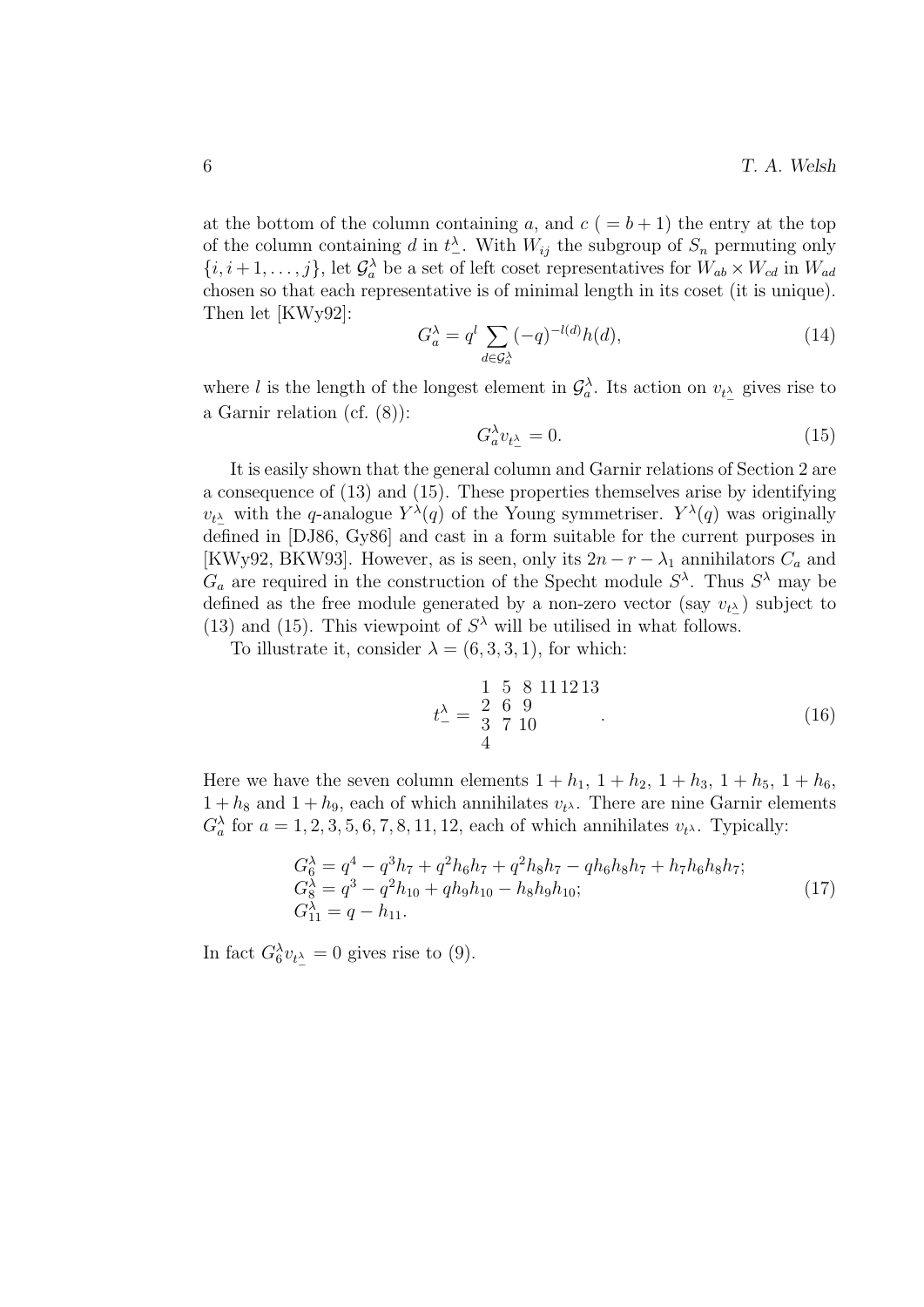## 4 Decomposing  $S^{\lambda}$  at roots of unity

In the generic case when q is not a root of unity, each Specht module  $S^{\lambda}$ of  $H_n(q)$  is irreducible. However, this is no longer so if q is a root of unity, although  $S^{\lambda}$  remains well-defined. For q a primitive pth root of unity, let  $D_p^{\lambda}$ be the irreducible  $H_n(q)$ -module obtained by factoring out the maximal proper submodule from  $S^{\lambda}$ . It is shown in [DJ86] that in this case,

$$
\{D_p^{\lambda} : \lambda \text{ is } p-\text{regular}\}\tag{18}
$$

is a complete and irredundant set of irreducible  $H_n(q)$ -modules. Very little is known about the  $D_p^{\lambda}$  or the composition series of  $S^{\lambda}$  in terms of the  $D_p^{\lambda}$  except in a few specific cases (see [Jm90] for  $n \le 10$ , [CK92] for  $n \le 5$ , and [JM95] for various results when  $p = 2$ .

The viewpoint developed in the previous section provides a means of tackling these questions in a quite general way. It relies on the fact that within the set (18), the module  $D_p^{\mu}$  is characterised by the presence of a non-zero vector  $v_{t\mu}$ which is annihilated by the set of column and Garnir elements,  $C_a^{\mu}$  and  $G_a^{\mu}$  defined above. This follows because, via (4),  $v_{t\mu}$  generates the whole of  $S^{\mu}$ , and hence  $v_{t\mu}$ cannot be present in any proper submodule of  $S^{\mu}$ . Thus, to determine whether  $S^{\lambda}$  is reducible, it is sufficient to prove the existence of a non-zero  $v^{\mu} \in S^{\lambda}$  having the same set of annihilators as  $v_{t\mu} \in S^{\mu}$  for some p-regular partition  $\mu \neq \lambda$  of n. Conversely, the absence of all such  $v_{t\mu}$  would prove  $S^{\lambda}$  to be irreducible. (In fact, the results of [DJ86] and [DJ87] considerably restrict the set of  $\mu$  for which  $D_p^{\mu}$  may occur as a composition factor of  $S^{\lambda}$ .)

As an example, consider  $\lambda = (3, 2)$ . We will show that if  $p = 3$  then

$$
v^{\mu} = (1 + h_4)v_{t^{(3,2)}} = \frac{1}{2} \frac{3}{4} \frac{5}{4} + \frac{1}{2} \frac{3}{5} \frac{4}{5}
$$
 (19)

is annihilated by the column and Garnir elements of  $\mu = (4, 1)$ , and hence that  $S^{(3,2)}$  has a submodule  $D_3^{(4,1)}$  $t_3^{(4,1)}$ . Since  $t_-'^{(4,1)} = \frac{1}{2}^{3 \cdot 4 \cdot 5}$  $\frac{1345}{2}$ , the column and Garnir elements of  $\mu = (4, 1)$ , are:

*i)* 
$$
(1 + h_1);
$$
  
\n*ii)*  $(q^2 - qh_2 + h_1h_2);$   
\n*iii)*  $(q - h_3);$   
\n*iv)*  $(q - h_4).$  (20)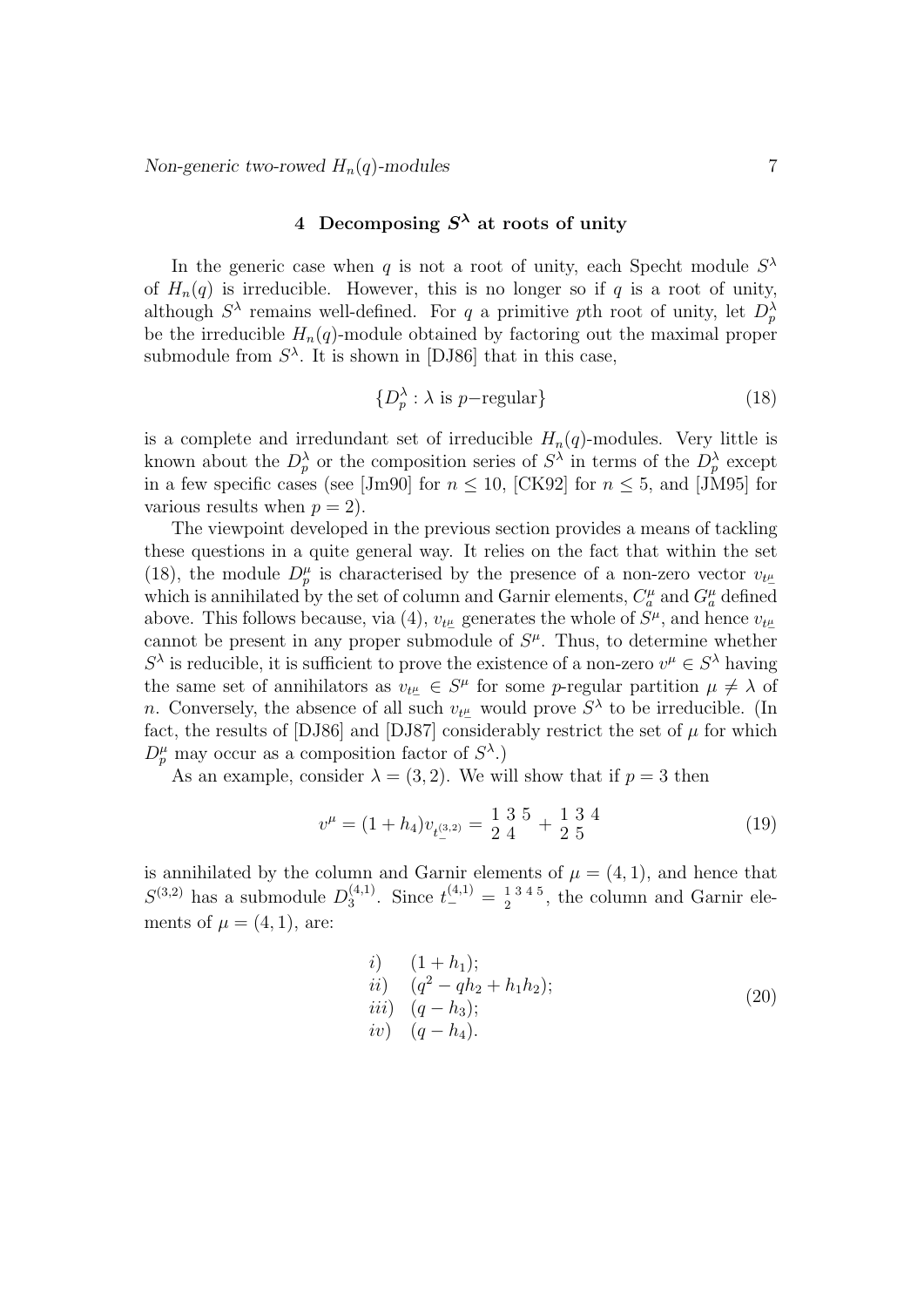Acting on (19) with each of these, using (4) gives:

- i)  $(1+h_1)v^{\mu} = \frac{1}{2} \frac{3}{4} \frac{5}{4} + \frac{2}{1} \frac{3}{4} \frac{5}{4} + \frac{1}{2} \frac{3}{5} \frac{4}{4} + \frac{2}{1} \frac{3}{5} \frac{4}{5} = 0;$
- ii)  $(q^2 qh_2 + h_1h_2)v^{\mu} = q^2 \frac{1}{2} \frac{3}{4} \frac{5}{4} q \frac{1}{3} \frac{2}{4} \frac{5}{4} + \frac{2}{3} \frac{1}{4} \frac{5}{4}$ 3 4  $+q^2 \frac{1}{2} \frac{3}{5} \frac{4}{1} - q \frac{1}{3} \frac{2}{5} \frac{4}{1} + \frac{2}{3} \frac{1}{5} \frac{4}{1} = 0;$
- iv)  $(q-h_4)v^{\mu} = q_2^{\begin{bmatrix} 1 & 3 & 5 \\ 4 & 2 & 5 \end{bmatrix}} \frac{1}{2} \frac{3}{5} \frac{4}{5} + q_2^{\begin{bmatrix} 1 & 3 & 4 \\ 5 & 4 & 2 \end{bmatrix}} q_2^{\begin{bmatrix} 1 & 3 & 5 \\ 4 & 2 & 4 \end{bmatrix}} (q-1) \frac{1}{2} \frac{3}{5} \frac{4}{5} = 0;$

iii) 
$$
(q-h_3)v^{\mu} = q_{24}^{135} - 145 + q_{25}^{134} - 143
$$
  
=  $(1+q)_{24}^{135} + q_{25}^{134} - q_{25}^{134} + q_{24}^{2135} = (1+q+q_{24}^{2})_{24}^{135} = 0,$ 

since if  $p = 3$ , then  $1 + q + q^2 = 0$ . Therefore,  $D_3^{(4,1)}$  $s_3^{(4,1)}$  is a submodule of  $S^{(3,2)}$ . It may be shown that the 4-dimensional  $S^{(4,1)}$  is irreducible when  $p=3$ , so that  $D_3^{(4,1)} \equiv S^{(4,1)}$ . Hence  $D_3^{(3,2)}$  $j_3^{(3,2)}$  is of dimension  $5-4=1$ . It is spanned by  $v_{t_{-}^{(3,2)}}$ .

In order to generalise the  $v^{\mu}$  of the previous example, let  $\lambda = (\lambda_1, \lambda_2)$  and for  $1 \leq x \leq \lambda_2$ , define the standard tableau  $t_{x-}^{\lambda}$  as follows. After ignoring the rightmost x boxes of the bottom row and the rightmost  $\lambda_1 - \lambda_2$  boxes of the top row, fill the diagram as for  $t_{-}^{(\lambda_2,\lambda_2-x)}$ . Then put the entries  $\{2\lambda_2 - x + 1, \ldots, n\}$  in increasing order across first the remaining  $x$  boxes of the bottom row and then the remaining  $\lambda_1 - \lambda_2$  boxes of the top row. For example:

$$
t_{2-}^{(4,2)} = \begin{bmatrix} 1 & 2 & 5 & 6 \\ 3 & 4 & 5 & 6 \end{bmatrix}, \quad t_{3-}^{(7,4)} = \begin{bmatrix} 1 & 3 & 4 & 5 & 9 & 1011 \\ 2 & 6 & 7 & 8 & 6 \end{bmatrix}, \quad t_{1-}^{(7,4)} = \begin{bmatrix} 1 & 3 & 5 & 7 & 9 & 1011 \\ 2 & 4 & 6 & 8 & 6 \end{bmatrix}, \tag{21}
$$

where the latter set of entries have been highlighted. In addition, define the standard tableau  $t_{x+}^{\lambda}$  which also has the entries  $\{1, 2, \ldots, 2\lambda_2 - x\}$  placed exactly as for  $t_{-}^{(\lambda_2,\lambda_2-x)}$ . The entries  $\{2\lambda-x+1,\ldots,n\}$  are then placed in increasing order across first the remaining  $\lambda_1 - \lambda_2$  boxes of the top row and then the remaining x boxes of the bottom row. For example:

$$
t_{2+}^{(4,2)} = \begin{bmatrix} 1 & 2 & \mathbf{3} & \mathbf{4} \\ \mathbf{5} & \mathbf{6} & 6 \end{bmatrix}, \quad t_{3+}^{(7,4)} = \begin{bmatrix} 1 & 3 & 4 & 5 & \mathbf{6} & \mathbf{7} & \mathbf{8} \\ 2 & \mathbf{9} & \mathbf{1011} & \mathbf{1} \end{bmatrix}, \quad t_{1+}^{(7,4)} = \begin{bmatrix} 1 & 3 & 5 & 7 & \mathbf{8} & \mathbf{9} & \mathbf{10} \\ 2 & 4 & 6 & \mathbf{11} & \mathbf{1} \end{bmatrix}.
$$
 (22)

For  $a \leq b \leq m$ , let  $\mathcal{D}_{a,m}^b$  be the set of left coset representatives of  $W_{b,m}$  in  $W_{a,m}$  chosen so that each representative is of minimal length in its coset (once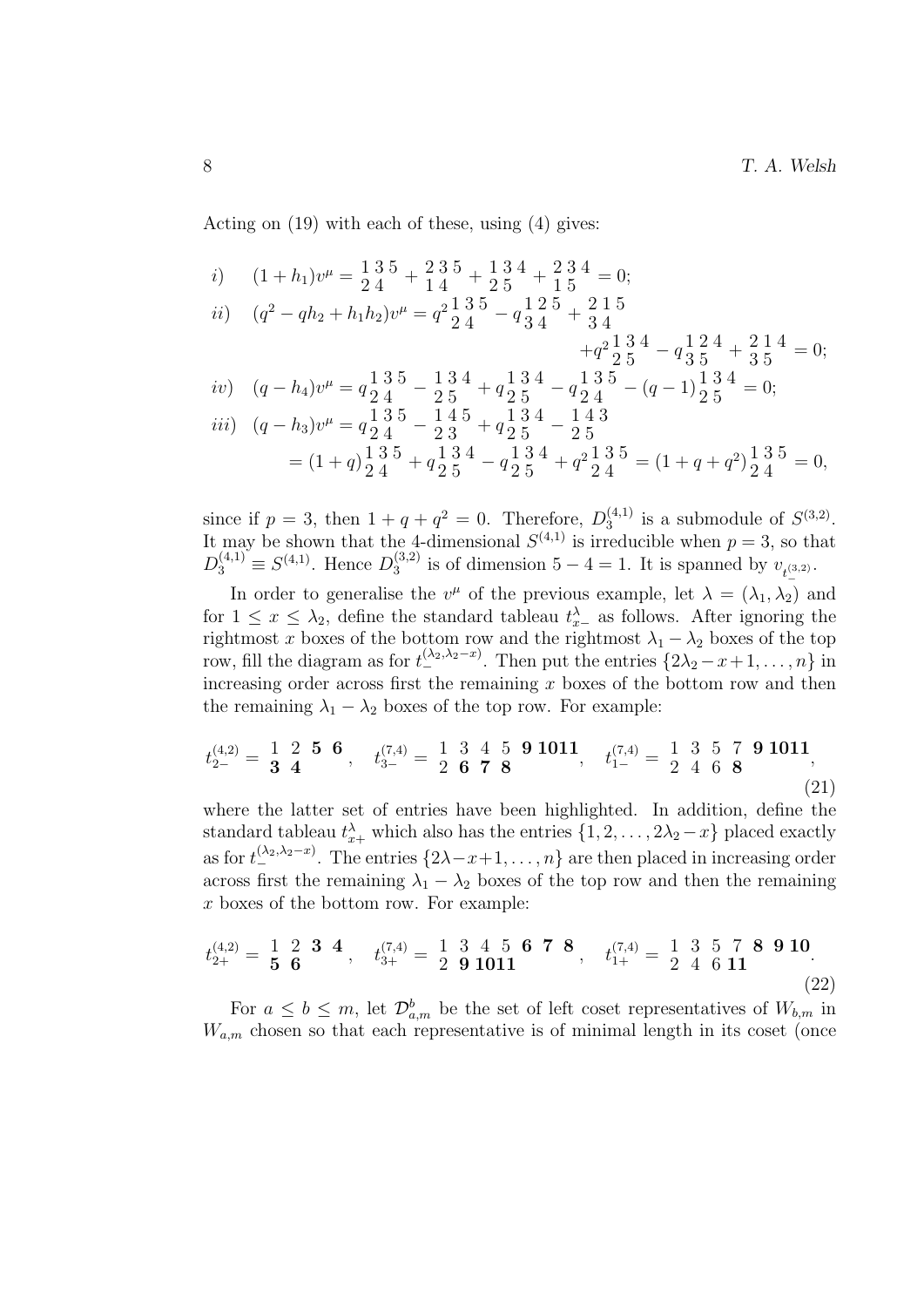more, it is unique). Then define:

$$
v^{(\lambda_1+x,\lambda_2-x)} = \sum_{d \in \mathcal{D}_{\lambda_2+i,n}^{2\lambda_2+1}} v_{dt_{x-}^{\lambda}}.
$$
\n(23)

(For each of the tableaux in (21), this sum is over all tableaux in which the highlighted entries have been permuted such that those in the top row are in increasing order.)

**Theorem 1.** For  $\lambda = (\lambda_1, \lambda_2)$  and q a primitive pth root of unity, let  $x =$  $p-1-(\lambda_1-\lambda_2) \mod p$  and  $\mu=(\lambda_1+x,\lambda_2-x)$ . If  $0 < x \leq \lambda_2$  then  $v^{\mu} \in S^{\lambda}$ satisfies:

1.  $C_a^{\mu}v^{\mu} = 0$  for all a not at the bottom of a column of  $t^{\mu}_{-}$ ;

2.  $G^{\mu}_{a}v^{\mu} = 0$  for all a not at the end of a row of  $t^{\mu}_{-}$ .

Furthermore, if  $v^{\mu}$  is written in terms of standard tableaux then, subject to  $[p]_q = 0$ , each polynomial coefficient has a polynomial factor  $[x]_q!$ . Moreover the coefficient of  $v_{t_{x+}^{\lambda}}$  in  $v^{\mu}/[x]_q!$  is 1.

This theorem therefore has the consequence that  $S^{(\lambda_1,\lambda_2)}$  has a submodule  $D_p^{\mu}$ where  $\mu$  is determined by p as in the statement of Theorem 1. It may be further shown that all submodules of  $S^{(\lambda_1,\lambda_2)}$  arise in this way, and this enables the full composition of  $S^{\lambda}$  in the case of two-part partitions  $\lambda$  to be determined. The result is best expressed using the notion of a boundary strip (sometimes called a rim hook [JK81]) of a Young diagram  $F^{\lambda}$ . It is a continuous strip of boxes obtained by starting at the rightmost end of a row of  $F^{\lambda}$  and, for a number of steps, recursively passing to the box below if one exists, otherwise passing to the box to the left. The strip ends at the bottom of any column to the left of, or in, the column in which it started. The length of the boundary strip is the number of boxes that it comprises.

**Theorem 2.** If  $\lambda = (\lambda_1, \lambda_2)$  and q is a primitive pth root of unity then  $S^{\lambda}$ is reducible if and only if for some integer  $k > 0$ ,  $F^{\lambda}$  has a boundary strip of length kp having at least one, but not more than  $p-1$  boxes in the second row (or equivalently, if there exists an integer  $k > 0$  such that  $\lambda_1 - \lambda_2 + 2 \leq kp \leq$  $\min{\lambda_1 + 1, \lambda_1 - \lambda_2 + p}$ . If so,  $S^{\lambda}$  has an irreducible submodule corresponding to the diagram obtained by moving all the boxes of the boundary strip into the top row. The corresponding quotient module is irreducible. That is:

$$
S^{(\lambda_1, \lambda_2)} = D_p^{(\mu_1, \mu_2)} \oplus D_p^{(\lambda_1, \lambda_2)},\tag{24}
$$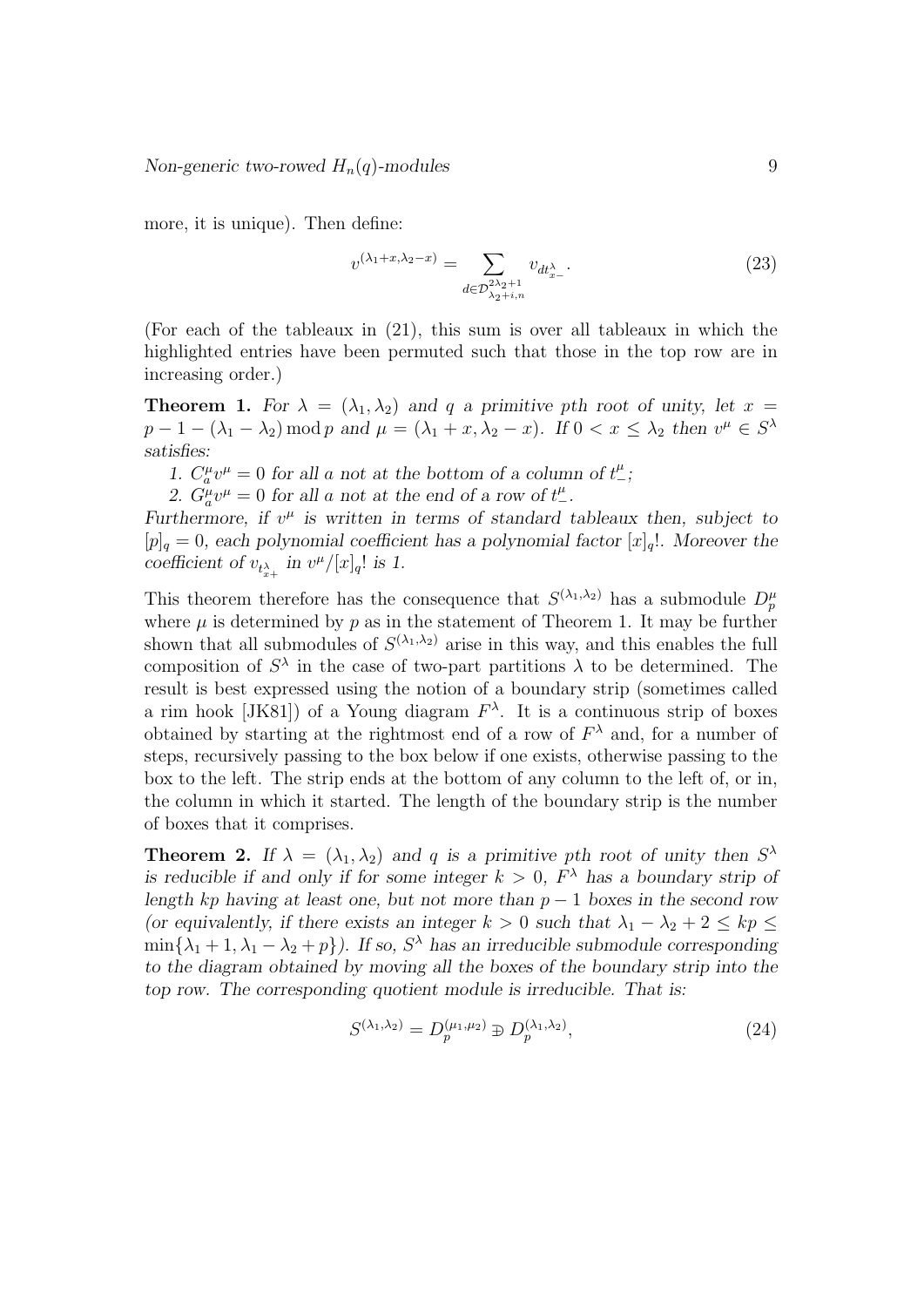$10$  T. A. Welsh

where

$$
(\mu_1, \mu_2) = (\lambda_1 + p - 1 - (\lambda_1 - \lambda_2) \mod p, \lambda_2 - p + 1 + (\lambda_1 - \lambda_2) \mod p) \tag{25}
$$

This theorem is illustrated by the following table, which for various  $\lambda = (\lambda_1, \lambda_2)$ and p, displays the Young diagram  $F^{\lambda}$  with the appropriate boundary strip indicated, says whether  $S^{\lambda}$  is reducible, and shows its composition series.

| $\lambda$ | $\boldsymbol{p}$ | $F^{\lambda}$ | $\varsigma^{\lambda}$ | Composition                                            |
|-----------|------------------|---------------|-----------------------|--------------------------------------------------------|
| $(5,4)$ 3 |                  |               | reducible             | $S^{(5,4)} = D_3^{(6,3)} \oplus D_3^{(5,4)}$           |
| $(6,4)$ 3 |                  |               |                       | irreducible $S^{(6,4)} = D_3^{(6,4)}$                  |
| $(7,4)$ 3 |                  |               |                       | reducible $S^{(7,4)} = D_3^{(9,2)} \oplus D_3^{(7,4)}$ |
| $(8,3)$ 3 |                  |               |                       | irreducible $S^{(8,3)} = D_3^{(8,3)}$                  |
| $(8,2)$ 5 |                  |               |                       | irreducible $S^{(8,2)} = D_5^{(8,2)}$                  |
| $(9,3)$ 5 |                  |               |                       | reducible $S^{(9,3)} = D_5^{(12)} \oplus D_5^{(9,3)}$  |

Theorem 2 has the consequence that the character  $\tilde{\chi}_p^{\lambda}$  of the irreducible representation corresponding to  $D_p^{\lambda}$  may be expressed as a finite sum over the characters  $\chi^{\lambda}(q)$  of the generic representations of  $H_n(q)$  (which themselves may be calculated using the methods and formulae of [KWy90, KWy92, Rm91, Vj91]).

**Theorem 3.** If  $S^{(\lambda_1,\lambda_2)}$  is reducible then, using the notation of Theorem 2,

$$
\tilde{\chi}_p^{\lambda} = \sum_{j=0}^{[\lambda_2/p]} \chi^{(\lambda_1+jp,\lambda_2-jp)}(q) - \sum_{j=0}^{[\mu_2/p]} \chi^{(\mu_1+jp,\mu_2-jp)}(q),\tag{26}
$$

where  $[x]$  is the largest integer less than or equal to x.

Of course, this Theorem may be used to give the dimension of  $D_p^{\lambda}$  in terms of the dimensions  $f^{\nu}$  of the irreducible representations of  $S_n$ . For example,

$$
\dim D_4^{(4,2)} = f^{(4,2)} - f^{(5,1)} = 9 - 5 = 4; \n\dim D_2^{(4,2)} = f^{(4,2)} + f^{(6,0)} - f^{(5,1)} = 9 + 1 - 5 = 5; \n\dim D_3^{(6,5)} = f^{(6,5)} + f^{(9,2)} - f^{(7,4)} - f^{(10,1)} = 132 + 44 - 165 - 10 = 1.
$$
\n(27)

In fact,  $D_3^{(6,5)}$  $S_3^{(6,5)} \cong S^{(1^{11})}$  (note that  $(1^{11})$  is not a 3-regular partition).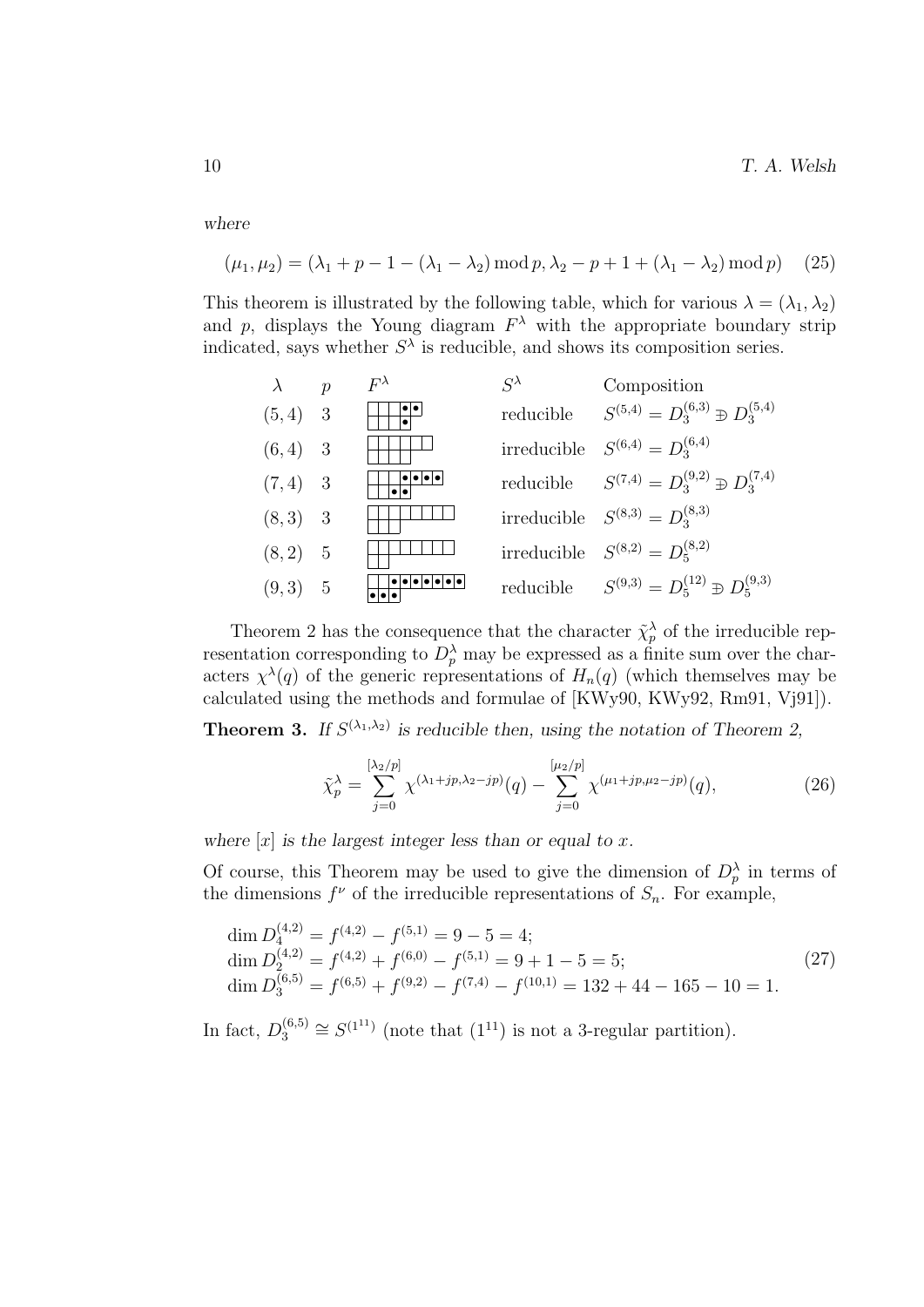### 5 The root-standard basis

When q is a primitive pth root of unity, the irreducible  $H_n(q)$ -module  $D_p^{(\lambda_1,\lambda_2)}$ may be constructed along lines similar to the construction of the Specht modules. A basis for  $D_p^{(\lambda_1,\lambda_2)}$  may be defined in terms of a certain subset of the set of standard tableaux. In order to specify this set, let

$$
T^{(\lambda_1, \lambda_2)} = \begin{matrix} a_1 & a_2 & a_3 & \cdot & \cdot & \cdot & a_{\lambda_1} \\ b_1 & b_2 & b_3 & \cdot & b_{\lambda_2} & \cdot & \cdot & b_{\lambda_3} \end{matrix}
$$
 (28)

and say that  $T^{\lambda}$  is s-strip standard at the *i*th position if:

$$
b_i < a_{i+s-2} \tag{29}
$$

(or if  $i > \lambda_1 - s + 2$ , when of course  $a_{i+s-2}$  is undefined).

**Definition 1.** If  $\lambda = (\lambda_1, \lambda_2)$  and the positive integers p and k are such that  $\lambda_1 - \lambda_2 + 2 \leq kp \leq \min\{\lambda_1 + 1, \lambda_1 - \lambda_2 + p\}$ , then  $T^{\lambda}$  is said to be p-root standard if  $T^{\lambda}$  is standard and either:

- 1.  $T^{\lambda}$  is kp-strip standard at positions  $1, 2, ..., \lambda_2$ ;
- or 2. to the right of the rightmost position of a non-standard kp-strip, there is a position at which  $T^{\lambda}$  is  $((k-1)p+2)$ -strip standard.

Note that in the important case of  $k = 1$ , the second condition here can never be satisfied because standardness denies 2-strip standardness. In this case, the tableaux are identical to those defined in [Wn88] for the corresponding representations.

As an example, consider  $\lambda = (7, 4)$  and  $p = 3$  (so that  $k = 2$ ). In this case, the following are 3-root standard:

|  |          | 1 2 3 4 6 8 10 |  |          |  | 1 3 4 5 6 7 11 |  |  |       |  | 1 2 3 4 5 9 10 | (30) |
|--|----------|----------------|--|----------|--|----------------|--|--|-------|--|----------------|------|
|  | 5 7 9 11 |                |  | 2 8 9 10 |  |                |  |  | 67811 |  |                |      |

whereas the following are not 3-root standard:

| 1 3 5 6 7 8 9 | 1 3 4 5 6 7 10 | 1 2 3 4 5 8 10 | (31) |
|---------------|----------------|----------------|------|
| 2 4 10 11     | 2 8 9 11       | 6 7 9 11       |      |

with the highlighted entries indicating the offending 6-strip.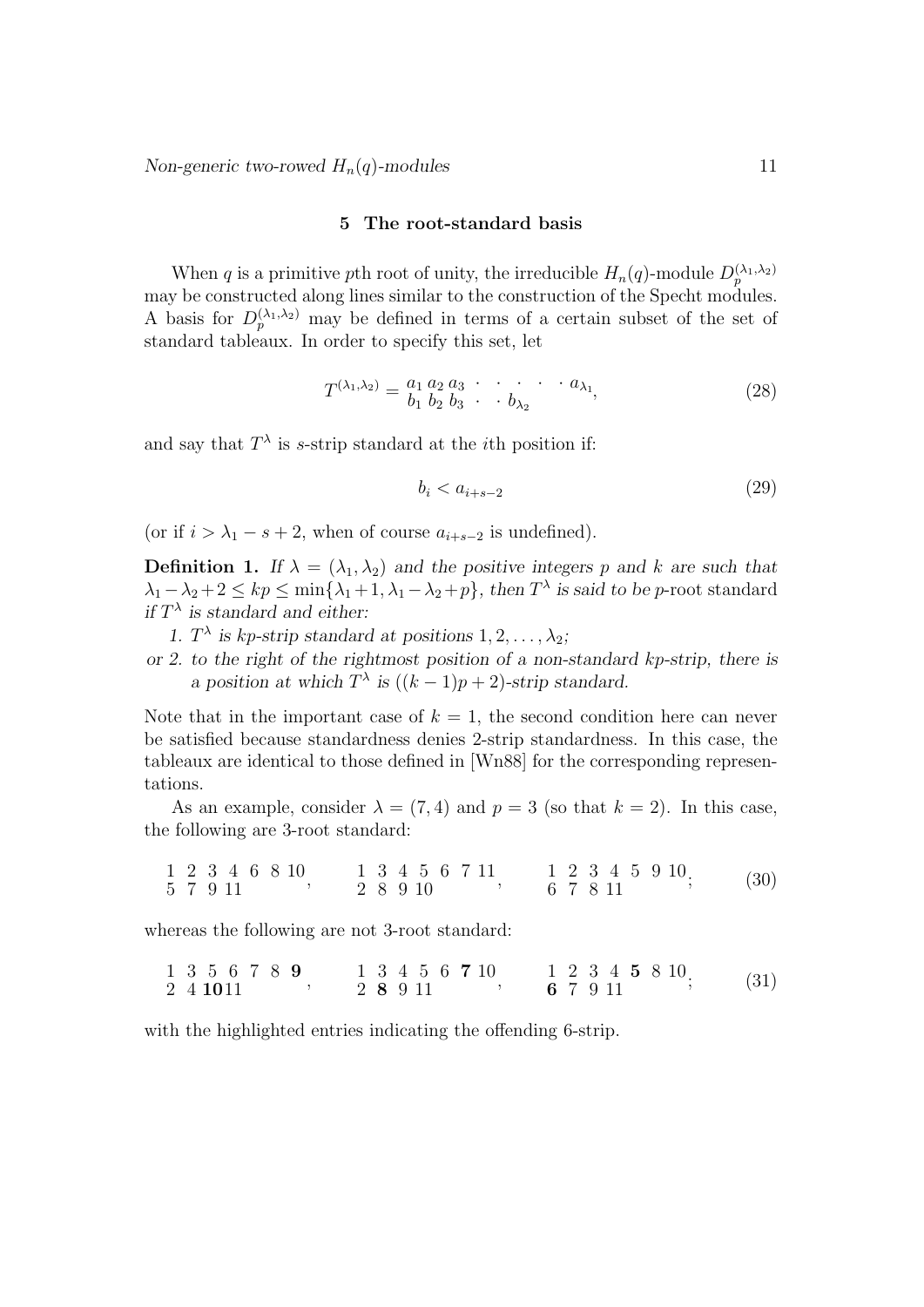**Theorem 4.** If  $\lambda = (\lambda_1, \lambda_2)$ , the dimension of  $D_p^{\lambda}$  is equal to the number of p-root standard tableaux of shape  $\lambda$ .

Let  $d_p^{\lambda}$  denote the dimension of  $D_p^{\lambda}$ . In the case  $p=2$ , we immediately deduce from Theorem 1 that if  $n = \lambda_1 + \lambda_2$  is odd then  $d_2^{\lambda} = f^{\lambda}$ . Furthermore, if n is even (so that  $\lambda_1 - \lambda_2$  is even and positive), then Definition 1 forces the entry n to be in the final box of the top row. The other entries are then restricted only to be in a standard configuration. Thus if  $\lambda$  is 2-regular:

$$
d_2^{(\lambda_1, \lambda_2)} = \begin{cases} f^{(\lambda_1, \lambda_2)} & \text{if } n \text{ is odd;}\\ f^{(\lambda_1 - 1, \lambda_2)} & \text{if } n \text{ is even.} \end{cases}
$$
(32)

This result was obtained in [JM95] by considering the restriction of the  $H_n(-1)$ module  $D_2^{\lambda}$  to  $H_{n-1}(-1)$ . In fact, either of these arguments may be generalised to yield:

$$
d_p^{(\lambda_1, \lambda_2)} = d_p^{(\lambda_1 - 1, \lambda_2)} \quad \text{if } (\lambda_1 - \lambda_2 + 2) \operatorname{mod} p \equiv 0. \tag{33}
$$

# 6 Explicit  $D_p^{(\lambda_1,\lambda_2)}$

As indicated above, the non-generic  $H_n(q)$ -module  $D_p^{\lambda}$  may be explicitly constructed with basis:

$$
\{v_{t^{\lambda}} : t^{\lambda} \text{ is } p-\text{root standard}\}.
$$
 (34)

As for the Specht module, the explicit construction process relies on being able to express terms indexed by arbitrary tableaux in terms of those that are in the basis. For the explicit construction of  $D_p^{\lambda}$ , the column and Garnir relations are retained and are supplemented by additional relations. These relations are described here.

By using the column and Garnir relations, any term may be expressed in terms of standard tableaux. The rewriting of  $v_t$  with  $t^{\lambda}$  standard in terms of p-root standard tableaux involves  $v^{\mu}$  (as defined in (23)) and similar expressions. So assume that  $t^{\lambda}$  is standard and that i is the largest number such that  $t^{\lambda}$  is not kp-strip standard at the ith position. Three cases need to be considered.

**Case 1.**  $i > \lambda_2 - p$ . Let  $x = \lambda_2 - i + 1$  which is the number of boxes in the second row to the right of, and including, the non strip-standard position. Now let:

$$
v_0 = \frac{1}{[x]_q!} \sum_{d \in \mathcal{D}_{\lambda_2 + i, \lambda_2 + i + kp - 2}^{\lambda_2 + 1}} v_{dt_{x-}^{\lambda}} = \sum_{\text{standard } z^{\lambda}} c(z^{\lambda}) v_{z^{\lambda}},
$$
(35)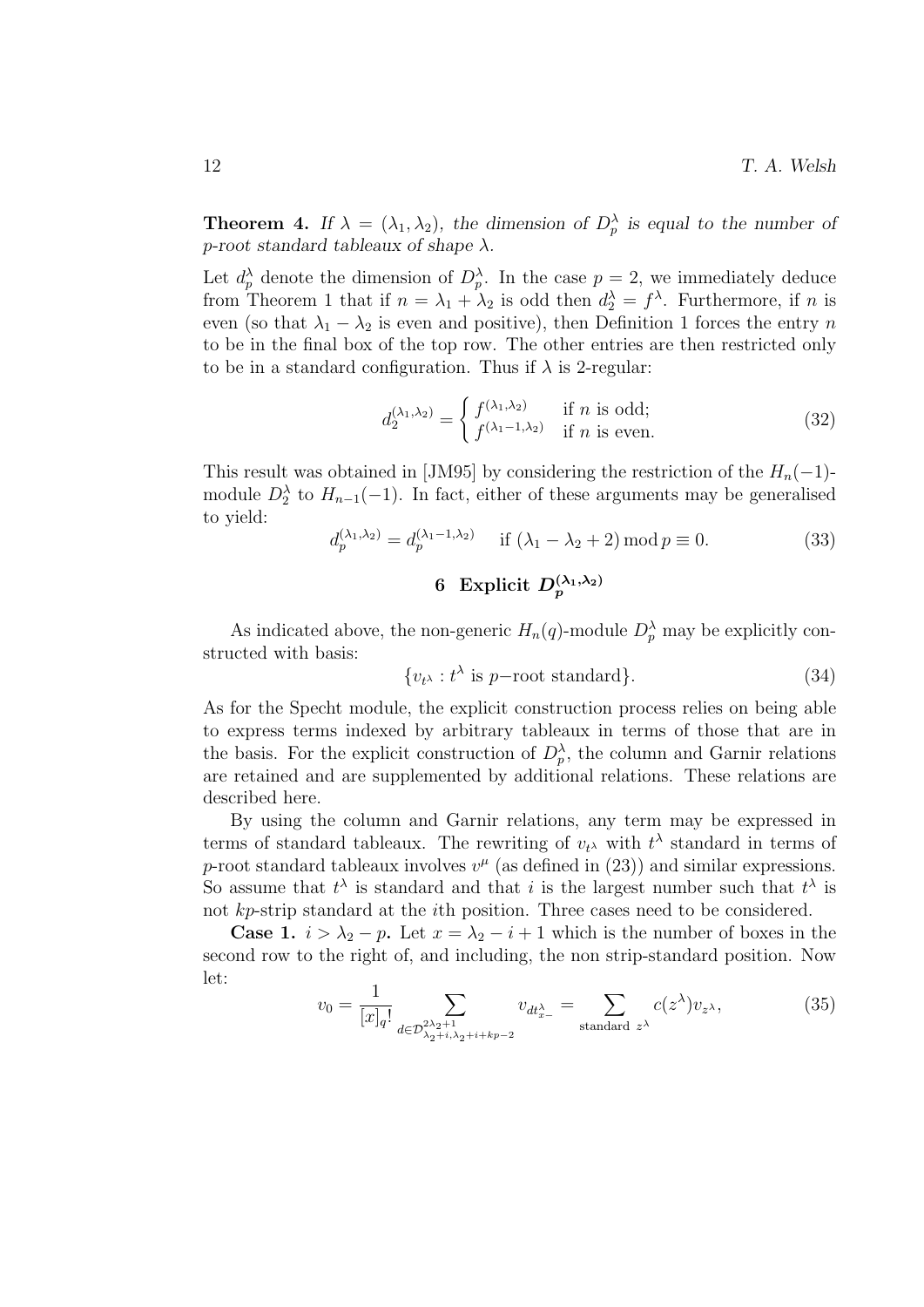where the column and Garnir relations have been used to obtain the sum over standard tableaux, and where each  $c(t^{\lambda})$  is a polynomial in q. From Theorem 1, it can be seen that  $c(t^{\lambda}_{*+}) = 1$  here where  $t^{\lambda}_{*+}$  has  $\{\lambda_2 + i + kp - 1, \ldots, n\}$  in the last  $\lambda_1 - i - kp + 2$  boxes of the top row but is otherwise identical to  $t_{x+}^{(i+kp-2,\lambda_2)}$ . Then, as may be shown, the quotienting out of the submodule implies that  $v_0 = 0$ . Thereby, an expression for  $v_{t^{\lambda}_{*+}}$  is obtained in terms of other tableaux. Acting on the tableaux that index the vectors in this expression with  $w \in S_n$  defined such that  $t^{\lambda} = wt^{\lambda}_{*+}$ , may be shown to yield an expression for  $v_{t^{\lambda}} \in D_r^{\lambda}$ .

$$
v_{t^{\lambda}} = - \sum_{\text{standard } z^{\lambda} \neq t^{\lambda}_{*+}} c(z^{\lambda}) v_{wz^{\lambda}}.
$$
 (36)

For  $\lambda = (4, 2)$  and  $p = 4$  (so that  $k = 1$ ), we will consider a number of examples. First let

$$
t_1^{\lambda} = \frac{1}{2} \frac{3}{6} \frac{4}{3} \tag{37}
$$

for which  $i = 2$  and  $x = 1$ , whereupon

$$
t_{x-}^{\lambda} = \frac{1}{2} \frac{3}{4} \frac{5}{6}, \qquad (38)
$$

 $t^{\lambda}_{*+} = t^{\lambda}_1$ ,  $w = 1$  and we require  $\mathcal{D}_{4,6}^5 = \{1, s_4, s_5 s_4\}$  which permutes the highlighted entries. Then on setting this particular case of (35) to zero yields:

$$
\frac{1}{2} \frac{3}{6} \frac{4}{5} = -\frac{1}{2} \frac{3}{5} \frac{4}{5} \frac{6}{5} - \frac{1}{2} \frac{3}{4} \frac{5}{5} \frac{6}{5},
$$
\n(39)

an expression which immediately gives  $v_{t_1^{\lambda}}$  in terms of 4-root standard tableaux.

For the tableau

$$
t_2^{\lambda} = \frac{1}{5} \frac{2}{6} \frac{3}{4},\tag{40}
$$

again  $i = 2$ , and  $x = 1$ , so that  $t_{x-}^{\lambda}$  and  $t_{*+}^{\lambda}$  are as above, but now  $w = s_4 s_3 s_2$ . Thus, it is required to act on the tableaux in the expression (39) with  $s_4s_3s_2$ , which gives:

$$
\frac{1}{5} \frac{2}{6} \frac{3}{4} \frac{4}{7} = -\frac{1}{5} \frac{2}{4} \frac{3}{4} \frac{6}{5} - \frac{1}{5} \frac{2}{3} \frac{4}{5} \frac{6}{5}.
$$
 (41)

Here the resulting terms are not 4-root standard and further processing would be required to render  $v_{t_2}$  in terms of 4-root standard tableaux.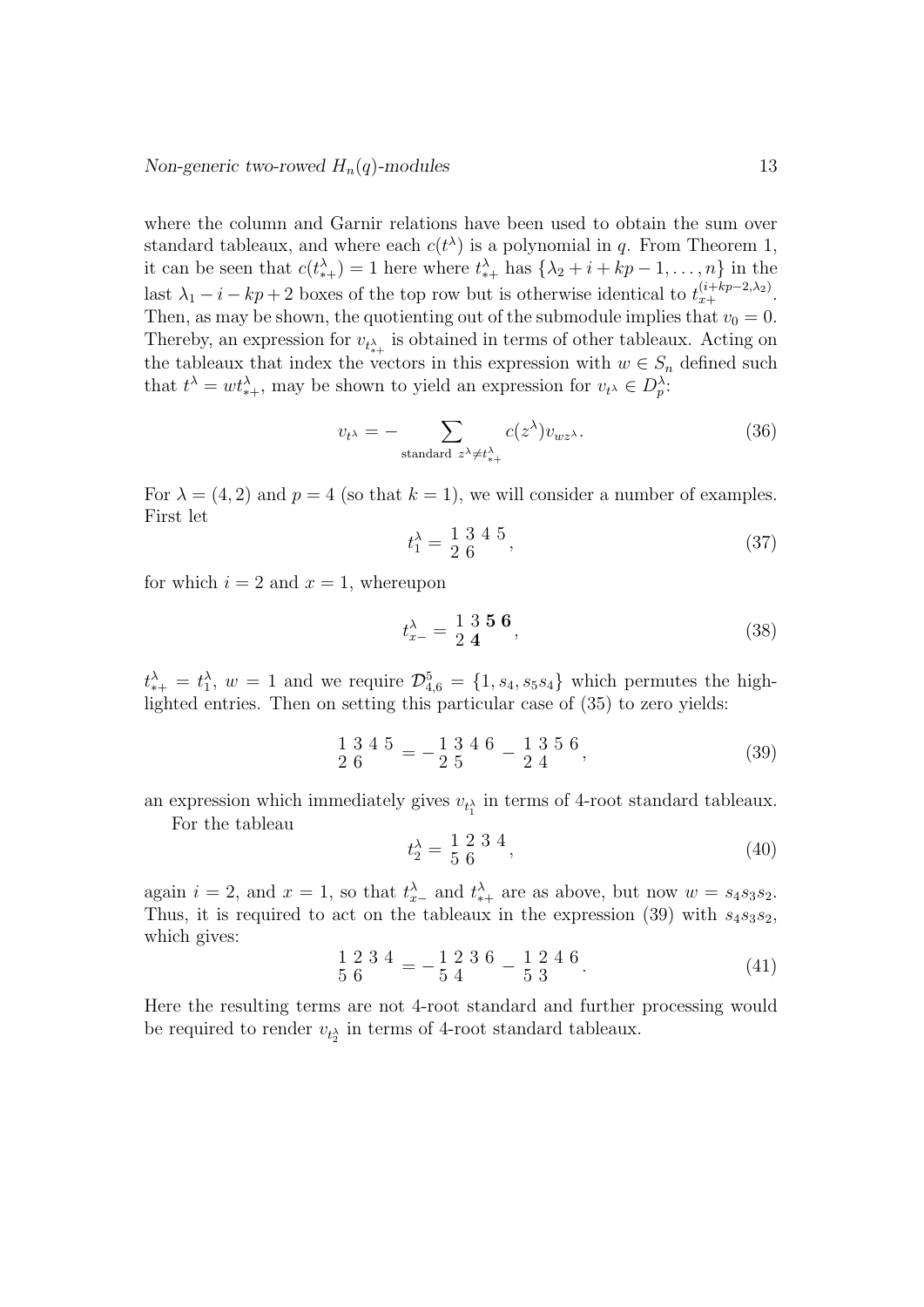For the tableau

$$
t_3^{\lambda} = \frac{1}{4} \frac{2}{5} \frac{3}{5} \frac{6}{7},\tag{42}
$$

 $i = 1$  and  $x = 2$ , whereupon

$$
t_{x-}^{\lambda} = \frac{1}{3} \frac{2}{4} \frac{5}{4} \frac{6}{4} \tag{43}
$$

 $t_{*+}^{\lambda} = t_3^{\lambda}, w = 1$  and we require  $\mathcal{D}_{3,5}^5 = \{1, s_3, s_4, s_4, s_3, s_3, s_4, s_3, s_4, s_3\}$ , Thus, in this case, (35) yields:

$$
v_0 = \frac{1}{3} \frac{2}{4} \frac{5}{4} \frac{6}{4} + \frac{1}{4} \frac{2}{3} \frac{5}{4} \frac{6}{5} + \frac{1}{5} \frac{2}{3} \frac{4}{5} \frac{6}{4} + \frac{1}{4} \frac{2}{5} \frac{3}{4} \frac{6}{5} + \frac{1}{5} \frac{2}{4} \frac{3}{5} \frac{6}{5}
$$
 (44)

which, on standardisation using the column and Garnir relations, results in:

$$
v_0 = (1+q)\left( (q^3 - q^2) \frac{1}{2} \frac{3}{4} \frac{5}{6} - q^2 \frac{1}{2} \frac{3}{5} \frac{4}{6} + \frac{1}{3} \frac{2}{4} \frac{5}{6} + \frac{1}{3} \frac{2}{5} \frac{4}{6} + \frac{1}{4} \frac{2}{5} \frac{3}{6} \frac{6}{12} \right),
$$
\n(45)

where, in this particular case, it has not been necessary to use  $[4]_q = 0$  to enable the factor  $[x]_q = (1 + q)$  to be extracted. Setting this expression to zero yields the requisite expression for  $v_{t_3}$ :

$$
\frac{1}{4}\frac{2}{5}\frac{3}{6}\frac{6}{6} = (q-1)\frac{1}{2}\frac{3}{4}\frac{5}{6}\frac{6}{6} - \frac{1}{2}\frac{3}{5}\frac{4}{6}\frac{6}{6} - \frac{1}{3}\frac{2}{4}\frac{5}{6}\frac{6}{6} - \frac{1}{3}\frac{2}{5}\frac{4}{6}\frac{6}{6},
$$
 (46)

where use has been made of  $q^2 = -1$ .

**Case 2.**  $i \leq \lambda_2 - p$  and  $k = 1$ . The relations obtained in this case are similar to those obtained in Case 1. They may be viewed as those in that case having been moved leftward through the tableaux. Here let  $x = p-1$  which is again the number of boxes in the second row over which a symmetrisation process takes place. Now define  $t^{\lambda}_{*}$  to be identical to  $t^{\lambda}_{-}$  in the first  $i-1$  columns and also from columns  $i + p - 1$  to the last. The remaining entries  $\{2i - 1, \ldots, 2(i + p) - 4\}$  are placed in the remaining positions, across first the top row and then across the bottom row (so that in its first  $i+p-2$  columns,  $t^{\lambda}_{*}$  is identical to  $t^{(i+p-2,i+p-2)}_{x-}$ ). For example if  $\lambda = (12, 9), p = 5$  and  $i = 4$  then

$$
t_*^{(12,9)} = \frac{1 \ 3 \ 5 \ 7 \ 8 \ 9 \ 10 \ 15 \ 17 \ 19 \ 20 \ 21}{2 \ 4 \ 6 \ 11 \ 12 \ 13 \ 14 \ 16 \ 18},\tag{47}
$$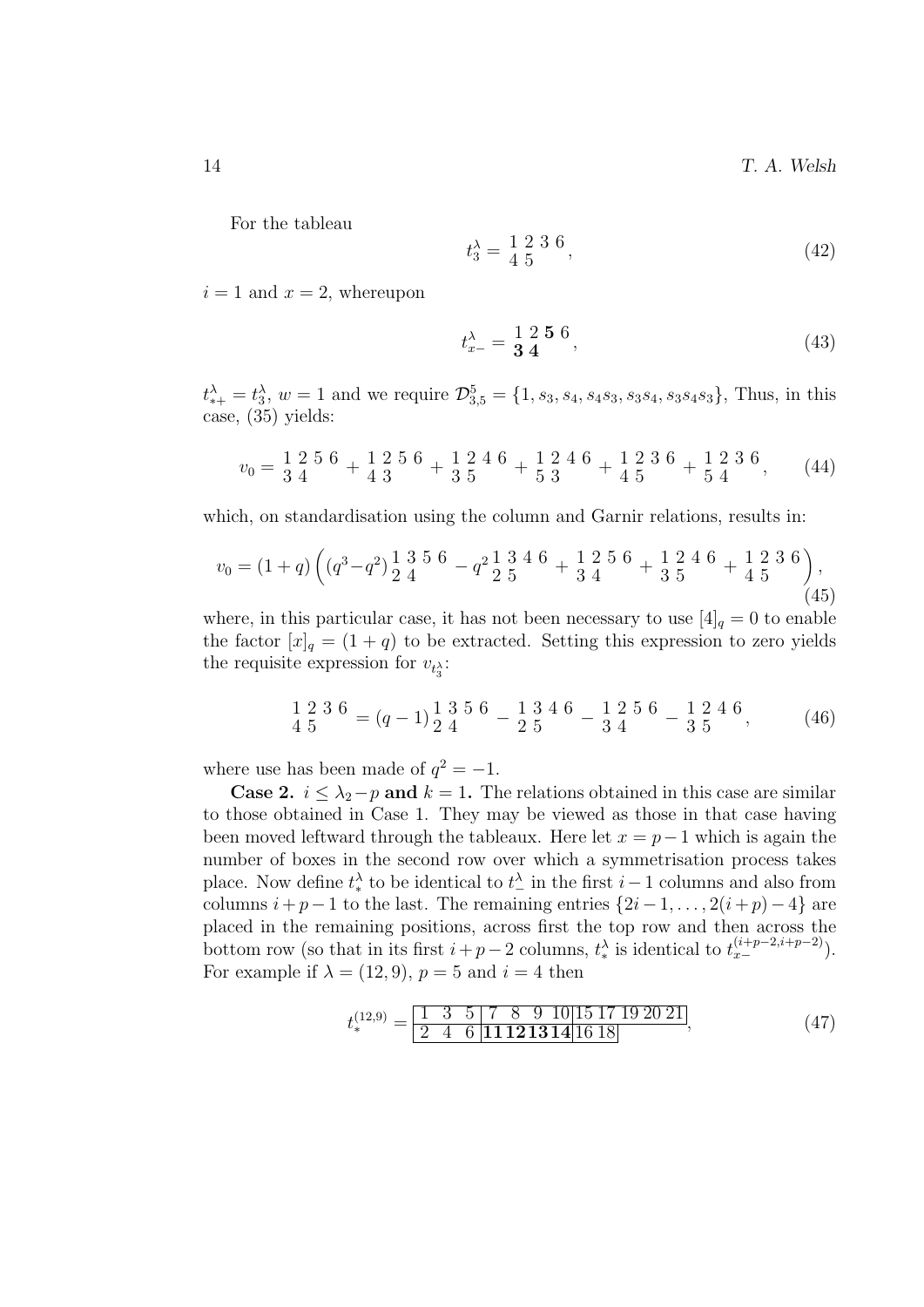where the partitioning gives an indication as to how the entries have been entered. Now, in analogy with (35), let:

$$
v_0 = \frac{1}{[x]_q!} \sum_{d \in W_{2i+p-2,2(i+p-2)}} v_{dt^{\lambda}_*} = \sum_{\text{standard } z^{\lambda}} c(z^{\lambda}) v_{z^{\lambda}}, \tag{48}
$$

where again the column and Garnir relations have been used to obtain the sum over standard tableaux. As before,  $c(t^{\lambda}) = 1$ . This  $v_0$  also lies in the submodule and thus setting  $v_0 = 0$  results in an expression for  $v_{t^{\lambda}} \in D_p^{\lambda}$ . To obtain an expression for  $v_{t^{\lambda}}$ , it is again valid to act on each standard tableau with  $w \in S_n$ for which  $wt_*^{\lambda} = t^{\lambda}$ :

$$
v_{t^{\lambda}} = -\sum_{\text{standard } z^{\lambda} \neq t_{\lambda}^{\lambda}} c(z^{\lambda}) v_{wz^{\lambda}}.
$$
 (49)

To illustrate this case, let  $\lambda = (4, 4)$ ,  $p = 4$  (so that  $k = 1$ ) and

$$
t_4^{\lambda} = \frac{1}{4} \frac{2}{5} \frac{3}{7} \frac{6}{8},\tag{50}
$$

for which  $i = 1$  and  $x = 3$ , whereupon

$$
t_*^{\lambda} = \frac{1}{4} \frac{2}{5} \frac{3}{6} \frac{7}{8},\tag{51}
$$

and  $w = s_6$ . Then using  $W_{4,6} = \{1, s_4, s_5, s_5s_4, s_4s_5, s_4s_5s_4\}$ , in accordance with (48),

$$
[3]_q!v_0 = \begin{array}{r} 1 \ 2 \ 3 \ 7 \ 4 \ 5 \ 6 \ 8 \end{array} + \begin{array}{r} 1 \ 2 \ 3 \ 7 \ 4 \ 6 \ 5 \ 8 \end{array} + \begin{array}{r} 1 \ 2 \ 3 \ 7 \ 4 \ 6 \ 5 \ 8 \end{array} + \begin{array}{r} 1 \ 2 \ 3 \ 7 \ 5 \ 6 \ 4 \ 8 \end{array} + \begin{array}{r} 1 \ 2 \ 3 \ 7 \ 5 \ 6 \ 4 \ 8 \end{array} + \begin{array}{r} 1 \ 2 \ 3 \ 7 \ 6 \ 5 \ 4 \ 8 \end{array}
$$
\n
$$
= q^4(1+q)^2 \begin{array}{r} 1 \ 3 \ 4 \ 5 \ 6 \ 8 \end{array} - q^3(1+q) \begin{pmatrix} 1 \ 3 \ 4 \ 7 \ 2 \ 5 \ 6 \ 8 \end{pmatrix} + (1+q)(1+q+q^2) \begin{array}{r} 1 \ 2 \ 3 \ 5 \ 6 \ 8 \end{array},
$$
\n
$$
(52)
$$

for which the  $[3]_q!$  factor on the right is made manifest on using  $[4]_q = 0$  in the form  $q^3 = -1 - q - q^2$ . This results in:

$$
v_0 = -q(1+q)\frac{1}{2}\frac{3}{4}\frac{5}{6}\frac{7}{8} + \frac{1}{2}\frac{3}{5}\frac{4}{6}\frac{7}{8} + \frac{1}{3}\frac{2}{4}\frac{5}{6}\frac{7}{8} + \frac{1}{3}\frac{2}{5}\frac{4}{6}\frac{7}{8} + \frac{1}{4}\frac{2}{5}\frac{3}{6}\frac{7}{8},
$$
 (53)

whence, on setting  $v_0 = 0$ ,  $q^2 = -1$ , and acting on each tableau with  $w = s_6$ , we get the requisite expression for  $v_{t_4^{\lambda}}$ :

$$
\frac{1}{4}\frac{2}{5}\frac{3}{7}\frac{6}{8} = (q-1)\frac{1}{2}\frac{3}{4}\frac{5}{7}\frac{6}{8} - \frac{1}{2}\frac{3}{5}\frac{4}{7}\frac{6}{8} - \frac{1}{3}\frac{2}{4}\frac{5}{7}\frac{6}{8} - \frac{1}{3}\frac{2}{5}\frac{4}{7}\frac{6}{8}.
$$
 (54)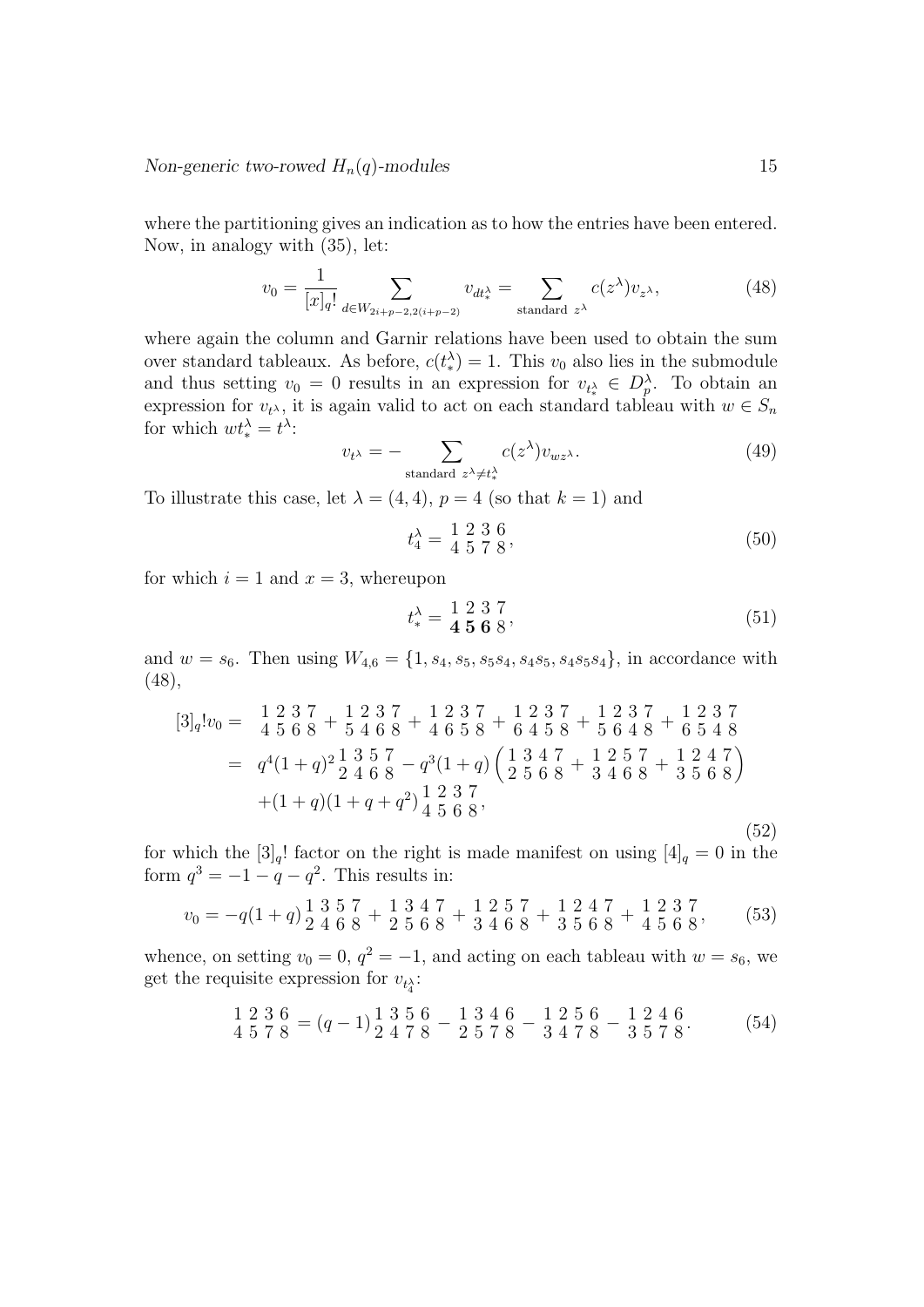Note the similarity to (46). This is because essentially the same symmetrisation process has taken place.

**Case 3.**  $i \leq \lambda_2 - p$  and  $k > 1$ . The final case may also be viewed as the symmetrisation process moved leftward. However, the situation here is not so straightforward in that the entries to the right of the symmetrised section are not constant across the analogue of (35) and (48). For the first part of the following algorithm, these entries are ignored. Again let  $x = p - 1$  and consider just  $t_{x-}^{\nu}$ where  $\nu = (kp + i - 2, p + i - 2)$ . This tableau is used exactly as in (35) to give:

$$
v_0^{\text{ig}} = \frac{1}{[x]_q!} \sum_{d \in \mathcal{D}_{\nu_2 + i, \nu_2 + i + k p - 2}^{2\nu_2 + 1}} v_{dt_{x-}^{\nu}} = \sum_{\text{standard } z^{\nu}} c(z^{\nu}) v_{z^{\nu}},
$$
(55)

the Garnir and column relations having been used as for tableaux of shape  $\nu$ . Now for each standard tableau  $z^{\nu}$  in the sum here, form the tableau  $z_{\text{aug}}^{\lambda}$  by first appending the entries  $\{2i + (k+1)p-3,\ldots,2\lambda_2+(k-1)p\}$  one at a time, alternately onto the bottom row and onto the top row. The remaining entries  ${2\lambda_2 + (k-1)p + 1, \ldots, n}$  (if any), are used to complete the top row. For example, if  $\lambda = (17, 9)$ ,  $p = 5$ , (so that  $k = 2$ ) and  $i = 3$ , then each  $z_{\text{aug}}^{\lambda}$  will be a standard tableau of the form:

z (17,9) aug = 1 3 • • • • • • • • • 19 21 23 24 25 26 2 4 • • • • 18 20 22 , (56)

where each  $\bullet$  represents an entry from  $\{5, 6, \ldots, 17\}$ . Now from  $v_0^{\text{ig}}$  $_{0}^{\mathrm{lg}}$ , form the sum:

$$
v_0^{\text{aug}} = \frac{1}{[x]_q!} \prod_{i \in \mathcal{E}_{2i + (k+1)p-3}^{2\lambda_2 + (k-1)p-1}} (h_i - q) \sum_{\text{standard } z^{\nu}} c(z^{\nu}) v_{z_{\text{aug}}^{\lambda}}, \tag{57}
$$

where  $\mathcal{E}_a^b = \{a, a+2, a+4, \ldots, b\}$ . In fact, the action of each  $h_i$  here may be accomplished (as may be seen from  $(4)$ ) directly through the action of  $s_i$  on the tableau:  $h_i v_{z_{\text{aug}}^{\lambda}} = v_{s_i z_{\text{aug}}^{\lambda}}$ . In this sum, the term  $v_{t_*^{\lambda}}$  has coefficient 1 where  $t_*^{\lambda}$  is defined as  $t_{x+}^{\nu}$  augmented with the entries  $\{2i + (k+1)p-3,\ldots,2\lambda_2+(k-1)p\}$ placed one at a time, alternately onto the top row and onto the bottom row. Again, the remaining entries  $\{2\lambda_2 + (k-1)p+1,\ldots,n\}$  (if any), are used to complete the top row. For the example  $\lambda = (17, 9), p = 5, i = 3$  considered above:

$$
t_*^{(17,9)} = \frac{1 \ 3 \ 5 \ 6 \ 7 \ 8 \ 9 \ 10111213[182022[242526]}{2 \ 4 \ 14151617[192123]}
$$
(58)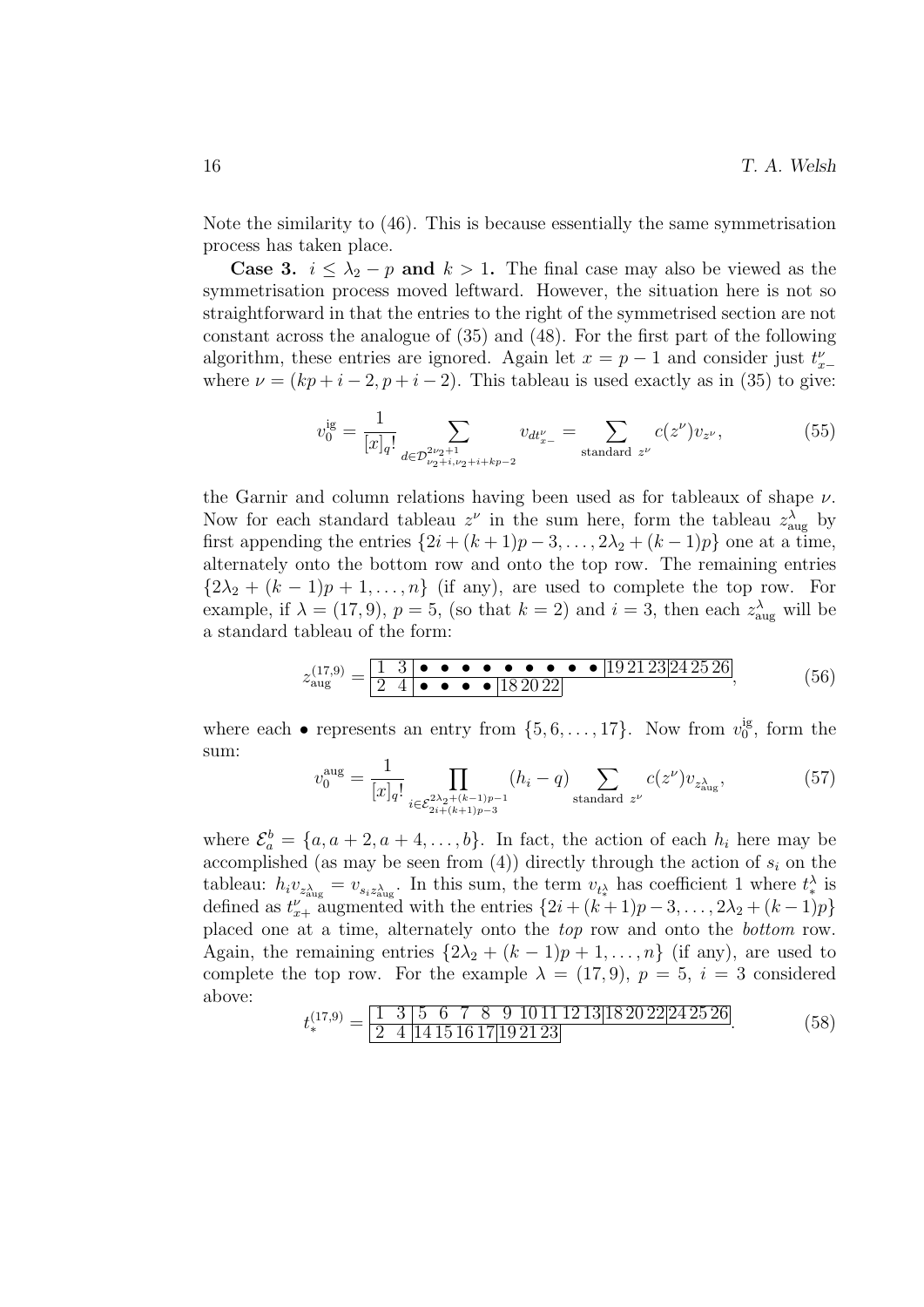Now let w be such that  $t^{\lambda} = wt^{\lambda}_{*}$ . Unfortunately, in this case, the action of w on  $v_0^{\text{aug}}$ , given by (57), must take place through the Hecke algebra action of  $h(w)$ .  $\overline{0}$ Nonetheless, in the standardised expression for  $h(w)v_0^{\text{aug}}$  $v_0^{\text{aug}},$  the term  $v_t$  appears with a coefficient of 1, whereupon, on setting  $h(w)v_0^{\text{aug}}$  $_{0}^{\text{aug}}$  to zero (it also lies in the submodule), an expression for  $v_{t^{\lambda}} \in D_p^{\lambda}$  is obtained.

Due to the large number of terms involved in instances of this case, working a full example is impractical. So we will outline the example  $\lambda = (9, 5)$ ,  $p = 4$ (so that  $k = 2$ ) and

$$
t_5^{\lambda} = \begin{bmatrix} 1 & 2 & 3 & 4 & 5 & 6 & 7 & 10 & 13 \\ 8 & 9 & 1 & 1 & 1 & 2 & 14 & 9 \end{bmatrix},
$$
(59)

which is not 4-root standard with  $i = 1$ . So in this case we consider  $\nu = (7, 3)$ and

$$
t_{x-}^{\nu} = \begin{array}{ccc} 1 & 2 & 3 & \textbf{7} & \textbf{8} & \textbf{9} & \textbf{10} \\ \textbf{4} & \textbf{5} & \textbf{6} & & \\ 0 & 0 & 0 & 0 & \\ 0 & 0 & 0 & 0 & 0 \\ 0 & 0 & 0 & 0 & 0 \\ 0 & 0 & 0 & 0 & 0 \\ 0 & 0 & 0 & 0 & 0 \\ 0 & 0 & 0 & 0 & 0 \\ 0 & 0 & 0 & 0 & 0 \\ 0 & 0 & 0 & 0 & 0 \\ 0 & 0 & 0 & 0 & 0 \\ 0 & 0 & 0 & 0 & 0 \\ 0 & 0 & 0 & 0 & 0 \\ 0 & 0 & 0 & 0 & 0 & 0 \\ 0 & 0 & 0 & 0 & 0 & 0 \\ 0 & 0 & 0 & 0 & 0 & 0 \\ 0 & 0 & 0 & 0 & 0 & 0 \\ 0 & 0 & 0 & 0 & 0 & 0 \\ 0 & 0 & 0 & 0 & 0 & 0 & 0 \\ 0 & 0 & 0 & 0 & 0 & 0 & 0 \\ 0 & 0 & 0 & 0 & 0 & 0 & 0 \\ 0 & 0 & 0 & 0 & 0 & 0 & 0 \\ 0 & 0 & 0 & 0 & 0 & 0 & 0 \\ 0 & 0 & 0 & 0 & 0 & 0 & 0 \\ 0 & 0 & 0 & 0 & 0 & 0 & 0 \\ 0 & 0 & 0 & 0 & 0 & 0 & 0 \\ 0 & 0 & 0 & 0 & 0 & 0 & 0 \\ 0 & 0 & 0 & 0 & 0 & 0 & 0 \\ 0 & 0 & 0 & 0 & 0 & 0 & 0 \\ 0 & 0 & 0 & 0 & 0 & 0 & 0 \\ 0 & 0 & 0 & 0 & 0 & 0 & 0 \\ 0 & 0 & 0 & 0 & 0 & 0 & 0 \\ 0 & 0 & 0 & 0 & 0 & 0 & 0 \\ 0 & 0 & 0 & 0 & 0 & 0 & 0 \\ 0 & 0 & 0 & 0 & 0 & 0 & 0 \\ 0 & 0 & 0 & 0 & 0 & 0 & 0 \\ 0 & 0 & 0 & 0 & 0 & 0 & 0 \\ 0 & 0 & 0 & 0 & 0 & 0 & 0 \\ 0 & 0 & 0
$$

Then  $(55)$  produces a sum over all 75 standard tableaux of shape  $\nu$ . Augmenting each of these with the entries  $\{11, 12, 13, 14\}$  as indicated, results in a sum over 75 tableaux each of the form:

$$
\bullet \bullet \bullet \bullet \bullet \bullet \bullet 1214
$$
\n
$$
\bullet \bullet 1113
$$
\n
$$
\tag{61}
$$

The action of  $(h_{11} - q)(h_{13} - q)$  then results in a sum over 300 terms. Amongst them appears

$$
t_*^{\lambda} = \begin{bmatrix} 1 & 2 & 3 & 4 & 5 & 6 & 7 & 11 & 13 \\ 8 & 9 & 10 & 12 & 14 & & \end{bmatrix}
$$
 (62)

with a coefficient 1. Acting on this sum with  $h(w)$  where  $w = s_{10}$ , and setting the result to zero, then yields the requisite expression for  $v_{t_{\mathcal{S}}^{\lambda}}$  in terms of 299 other tableaux.

In each of the three cases considered above, the resulting expression for  $v_t$ , may include terms that are not p-root standard (indeed this was the situation in the previous example, as it was also in (41)). If an expression solely in terms of p-root standard tableaux is required then the above relations together with the column and Garnir relations would have to recursively applied in order to obtain such an expression. This is guaranteed eventually since, as in Section 3, the ordering on the tableaux shows that an improvement takes place with each invocation.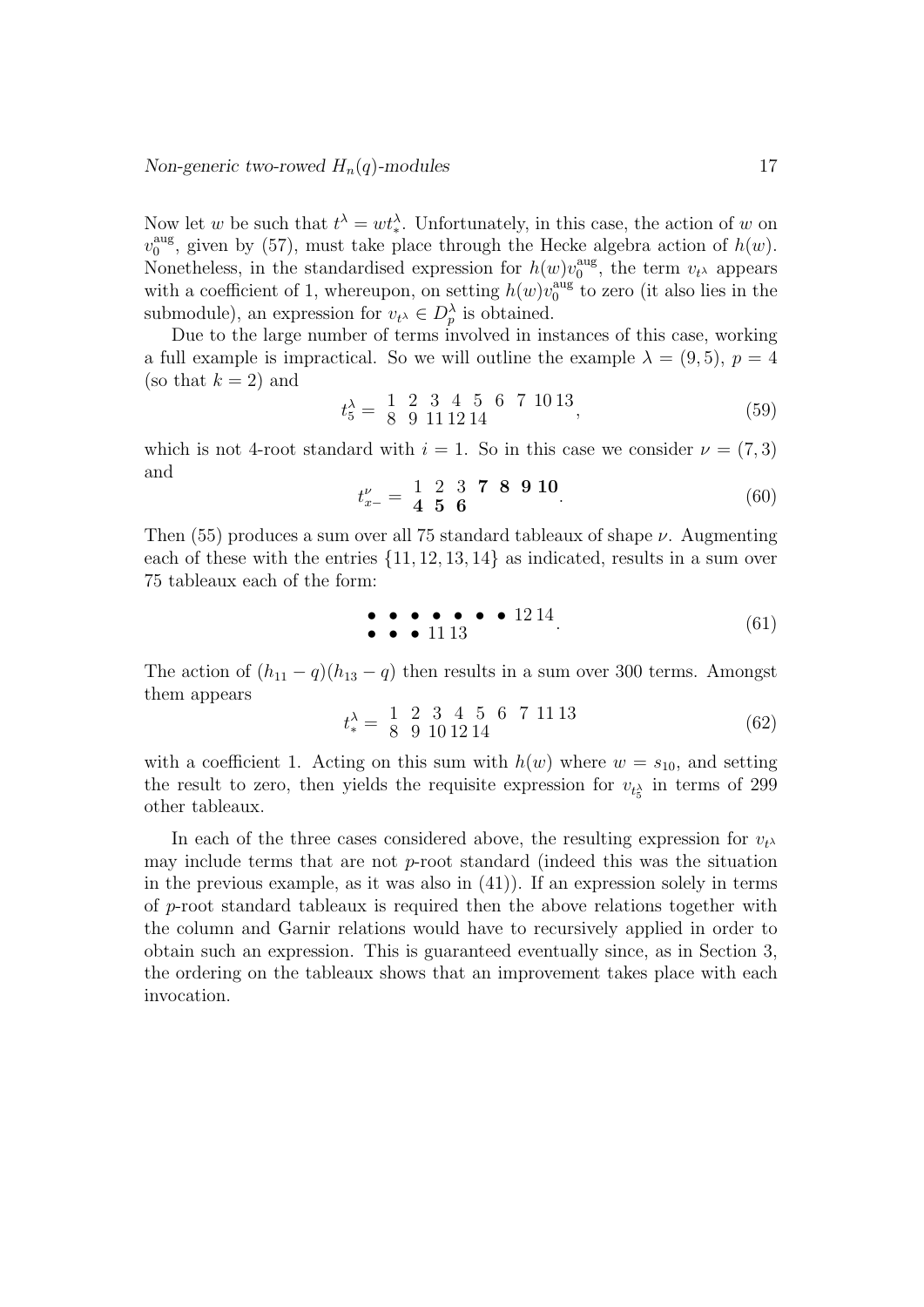#### 7 Final example

For  $\lambda = (4, 2)$ , the Specht module  $S^{\lambda}$  is 9-dimensional. When  $p = 4$ , the corresponding irreducible module  $D_4^{\lambda}$  is 4-dimensional, as was given in (27). The methods of Section 2 enable the action of each  $h_i$  on each of the four vectors indexed by the 4-root standard tableaux

$$
\begin{array}{ccccccccc}\n1 & 3 & 5 & 6 & 1 & 2 & 5 & 6 \\
2 & 4 & 3 & 4 & 2 & 5\n\end{array},\n\begin{array}{ccccccccc}\n1 & 3 & 4 & 6 & 1 & 2 & 4 & 6 \\
2 & 5 & 3 & 5 & 5 & 6\n\end{array},\n\tag{63}
$$

to be written in terms of standard tableaux. Those terms which are then not 4-root standard may be expressed in terms of such using (39), (46), and the immediate result of the action of  $s_2$  on the tableaux of (39).

Consider the action of  $h_3$  on the terms indexed by the tableaux (63) above:

$$
h_3 \frac{1}{2} \frac{3}{4} \frac{5}{4} \frac{6}{2} = \frac{1}{2} \frac{4}{3} \frac{5}{4} \frac{6}{2} = -\frac{1}{2} \frac{3}{4} \frac{5}{4} \frac{6}{2} = -\frac{1}{2} \frac{2}{4} \frac{5}{4} \frac{6}{2} = \frac{1}{4} \frac{2}{3} \frac{5}{4} \frac{6}{4} = \frac{1}{4} \frac{2}{3} \frac{5}{4} \frac{6}{4} = \frac{1}{4} \frac{4}{3} \frac{3}{4} \frac{6}{4} = \frac{1}{4} \frac{3}{4} \frac{3}{4} \frac{6}{4} = \frac{1}{4} \frac{3}{2} \frac{3}{4} \frac{6}{4} = \frac{1}{4} \frac{2}{5} \frac{3}{4} \frac{6}{4} = \frac{1}{4} \frac{2}{5} \frac{3}{4} \frac{6}{4} = \frac{1}{4} \frac{2}{5} \frac{3}{4} \frac{6}{4} = \frac{1}{4} \frac{3}{5} \frac{3}{4} \frac{6}{4} = \frac{1}{4} \frac{3}{5} \frac{3}{4} \frac{6}{4} = \frac{1}{4} \frac{2}{5} \frac{3}{4} \frac{6}{4} = \frac{1}{4} \frac{2}{5} \frac{3}{4} \frac{6}{4} = \frac{1}{4} \frac{2}{5} \frac{3}{4} \frac{6}{4} = \frac{1}{4} \frac{2}{5} \frac{3}{4} \frac{6}{4} = \frac{1}{4} \frac{2}{5} \frac{1}{4} \frac{6}{4} = \frac{1}{4} \frac{1}{5} \frac{3}{4} \frac{6}{4} = \frac{1}{4} \frac{1}{5} \frac{3}{4} \frac{6}{4} = \frac{1}{4} \frac{1}{5} \frac{3}{4} \frac{6}{4} = \frac{1}{4} \frac{1}{5} \frac{3}{4} \frac{6}{4} = \frac{1}{4} \frac{1}{5} \frac{3}{4} \frac{6}{4} = \frac{1}{4} \frac{1}{5} \frac{3}{4} \frac{6}{4} = \frac{1}{4} \frac{1}{5} \frac{3}{4} \frac{6}{4} =
$$

where the methods of Section 2 were sufficient in all but the last calculation, where (46) was used. Thus  $D_4^{\lambda}$  gives rise to the following representation matrix for  $h_3$ :

$$
\begin{pmatrix} -1 & 1 & 1 & q-1 \\ \cdot & q & \cdot & -1 \\ \cdot & \cdot & q & -1 \\ \cdot & \cdot & \cdot & -1 \end{pmatrix}, \tag{64}
$$

where  $q^2 = -1$  has been used. The representation matrices for the other generators of  $H_6(q)$  may be calculated in a similar manner.

It is interesting to note that for  $\lambda = (4, 2)$  and  $p = 2$ , the calculation proceeds in an almost identical manner. However, an extra basis vector is present since, by (27),  $D_2^{\lambda}$  is 5-dimensional. This vector is indexed by the tableau on the left of (46). That (46) cannot be used in this  $p = 2$  case may be traced to the appearance of the  $[2]_q$  factor in its derivation.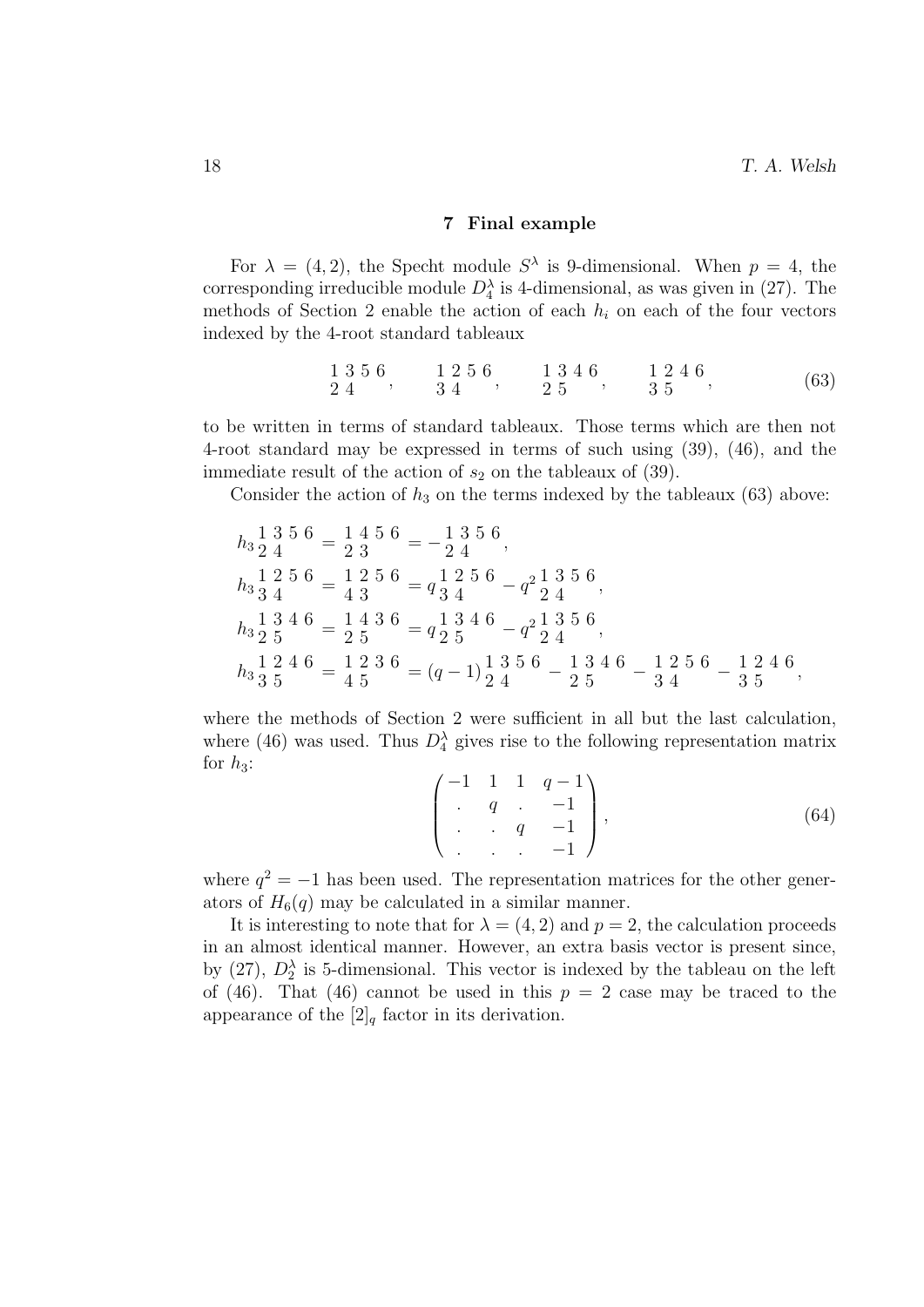#### 8 Footnote

The algorithms which have been described in this paper have been implemented in the computer algebra package SYMMETRICA. In the generic and the two-rowed non-generic cases, they enable representation matrices to be readily obtained for any element of  $H_n(q)$ . Further routines can check that the matrices so produced indeed provide a representation in that they respect (1). These have been used to check the algorithms presented in this paper in a large number of cases. In addition, in either the generic or two-rowed non-generic case, routines are available to generate and enumerate the appropriate standard tableaux, and to render an arbitrary tableau in terms of the appropriate standard tableaux. Calculations in  $H_n(q)$  itself may also be undertaken.

SYMMETRICA has been developed at Bayreuth University, and is an extensive package of routines concerned with the symmetric and related groups, together with their representations and combinatorics. For more information about SYMMETRICA, access the WorldWideWeb page http://btm2xd.mat.unibayreuth.de or email sym@btm2x2.mat.uni-bayreuth.de. The full SYMMETRICA package, with documentation, is available from the above WorldWideWeb site or via FTP from ftp://btm2x7.mat.uni-bayreuth.de/dist/SYM.tar.Z.

# References

- [BKW93] C. Burdík, R. C. King and T. A. Welsh: The explicit construction of irreducible representations of the quantum algebras  $U_q(sl(n))$ , presented at The 3rd Wigner Symposium, Oxford, 1993. To appear Int. J. Mod. Phys. B (1996).
- [CK92] C. J. Cummins and R. C. King: Characters of  $A_{n-1}$  Hecke algebras at roots of unity. J. Phys. A: Math. Gen. 25 (1992) L789–797.
- [DJ86] R. Dipper and G. D. James: Representations of Hecke algebras of general linear groups. Proc. London Math. Soc. 52 (1986) 20–52.
- [DJ87] R. Dipper and G. D. James: Blocks and idempotents of Hecke algebras of general linear groups. Proc. London Math. Soc. 54 (1987) 57–82.
- [Gy86] A. Gyoja: A q-Analogue of Young Symmetrizer. Osaka J. Math. 23 (1986), 841–852.